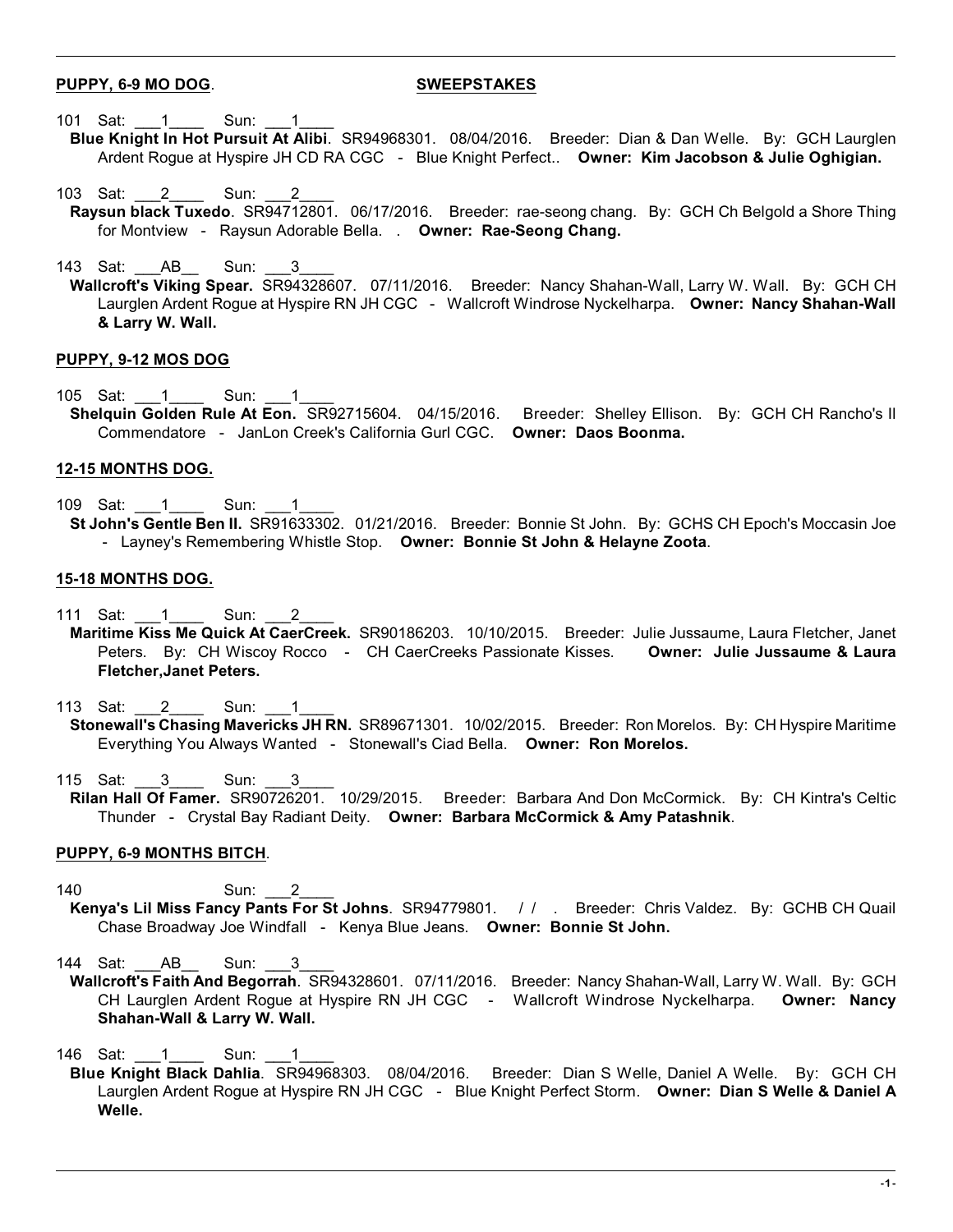## **12-15 MOS BITCH**.

- 148 Sat: \_\_\_\_\_\_\_ Sun:
- **Alibi's a Need for Speed.** SR90924504. 11/30/2015. Breeder: Kim Jacobson, Jeremiah Mendoza. By: Loretta Greenstone Hold Your Horses - Ch Alibis Redneck Girl. **Owner: Tracy Sherman.**
- 150 Sat: Sun:
- **Top Gun's Tell Me A Story.** SR90868601. 12/25/2016. Breeder: Victoria Ortiz. By: GCH CH Saddlehill Late Knight Scramble - Top Gun's Impress Me Much. **Owner: John & Victoria Ortiz.**
- 152 Sat: 4 Sun: 4
- **St John's Betti Davis Eyes.** SR91633301. 01/21/2016. Breeder: Bonnie St John, Helayne Zoota. By: GCHS CH Epoch's Moccasin Joe - Layney's Remembering Whistle Stop. **Owner: Bonnie St John.**
- 154 Sat: 2 Sun: 3 **Sweetwater Quiche Lorraine**. SR92193701. 02/13/2016. Breeder: Robin McBain. By: Ch. Cinnamire's Chalk Art - Sweetwater's Drama Queen. **Owner: Robin McBain.**
- 156 Sat: 1 Sun: 1
- **Snowbery Keeping Secrets At Alibi.** SR91710603. 01/16/2016. Breeder: Lisa Butler. By: CH Cressmors Lost In The Fog - GCH CH Snowcress Good Intentions . **Owner: Kim & Scott Jacobson & Lisa Butler**.
- 204 Sat: 3 Sun: 2 **Snowberrys Good As Gold.** SR91710602. 01/06/2016. Breeder: Lisa N Butler. By: CH Cressmoors Lost In The Fog - GCH CH Snowcress Good Intentions. **Owner: Lisa Butler.**

## **15-18 MOS BITCH**

- 158 Sat: 1 Sun: 1
- **Crescendo Hot Summer Night.** SR89612001. 09/09/2015. Breeder: Barbara Lewis, Barbara Nowak. By: GCH Shalimar's the Animator - Crescendo Stop, Drop, and Roll. **Owner: Barbara Lewis & Barbara Nowak**.
- 160 Sat: 3 Sun: **Broyhill Gloriana.** SR89475801. 09/13/2015. Breeder: Marcus Prestwich & Barbara Nowak. By: GCH CH Shalimar's the Animator - Saddlebroyhill Pied Piper . **Owner: Kimberly Nowak & Barbara Nowak**.
- 162 Sat: 2 Sun: 3
- **St John's Oak Island in Quail Canyon.** SR90318902. 10/16/2015. Breeder: Bonnie St. John. By: Eagertrieves Magic Mike - Layney's A Storms A Coming for St. Johns. **Owner: Kathyanna Radcliff**
- Sat: Best In Sweepstakes \_\_\_\_156\_\_\_\_\_\_\_ Best Opposite In Sweepstakes \_\_\_\_111\_\_\_\_\_
- Sun: Best In Sweepstakes \_\_\_\_156 \_\_\_\_\_\_\_\_ Best Opposite In Sweepstakes \_\_\_\_113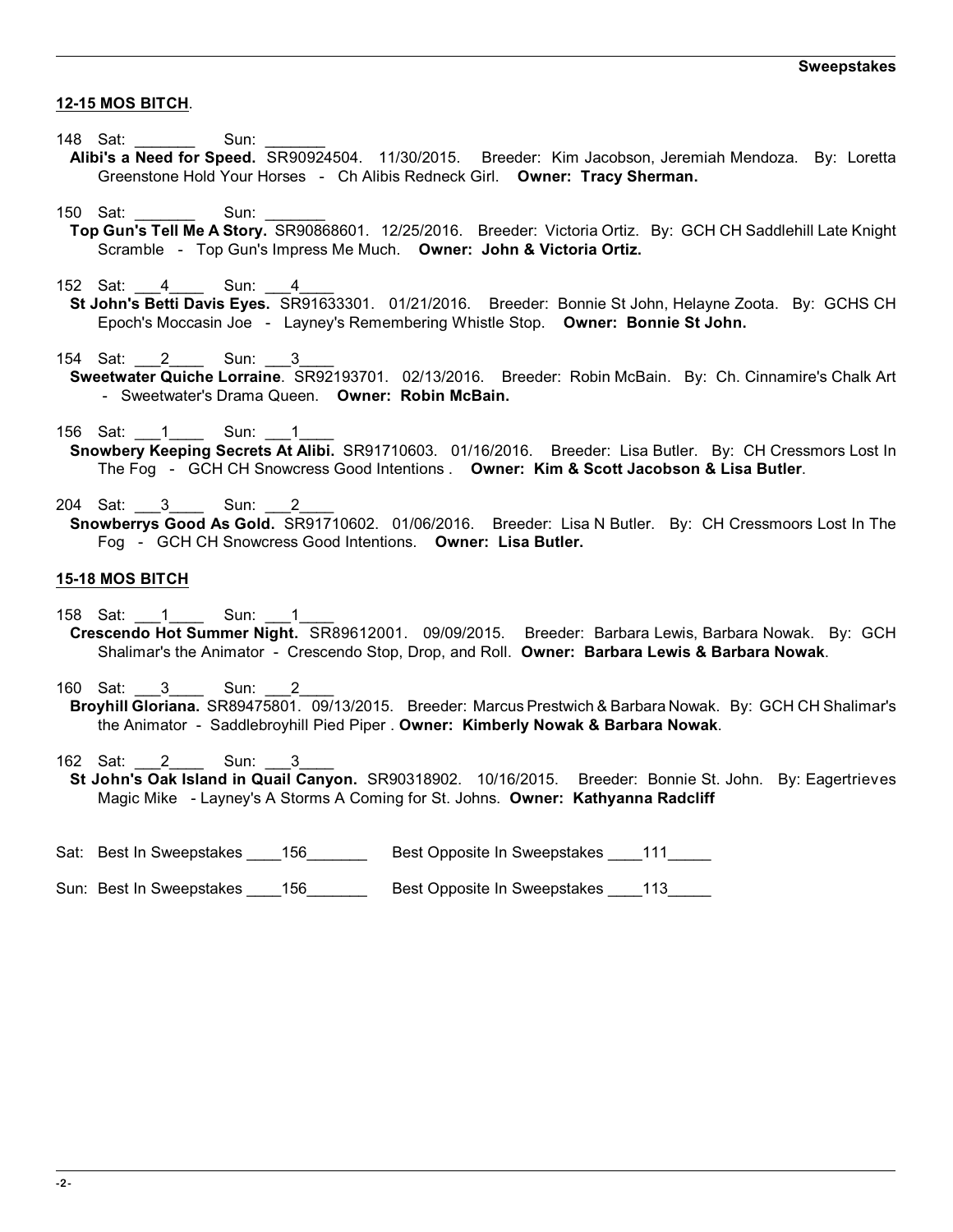# **VETERAN SWEEPSTAKES**

# **7 YRS - 9 YRS DOG**

207 Sat: 1 Sun: 1 **CH Caerleon's Mad Hatter**. SR55114803. 03/05/2009. Breeder: Janet Peters, Ron Sauls. By: CH GaetaCreek Joyful Jasper - Caerleon Evenstar. **Owner: Janet Peters & Ron Sauls.**

## **9 YRS AND OLDER DOG.**

209 Sat: 1 Sun: 1 **GCH CH Blue Knight Silent Alarm.** SR39845501. 12/13/2006. Breeder: Dian & Dan Welle. By: CH Oseay Darn That Alarm - Blue Knight Happy Talk . **Owner: Jo-Anne & Glenn Jace & Michelle Jace.**

213 Sat: AB Sun: 2

**GCH CH Lindsey's Seashell Puppy, RN, CGC**. SR41193504. 03/27/2007. Breeder: Tara Aschwanden, Laura Fletcher. By: Ch Gaetacreek Joyfull Jasper - Drycreek's Shotgun Shelby. **Owner: Heather K. Sanchez & Bonnie L. Sanchez**

## **7 YRS - 9 YRS BITCH**

216 Sat: 1 \_\_\_\_ Sun: 1 **Crescendo Stop, Drop, and Roll.** SR56755101. 05/07/2009. Breeder: Barbara Lewis, Barbara Nowak. By: Wynhill's Special Edition - Crescendo Poetry in Motion. **Owner: Barbara Lewis & Barbara Nowak**

## **9 YRS AND OLDER BITCH.**

- 214 Sat: 1 Sun: 1 **GCH CH Broyhhill Gemstone.** SR39899702. 12/06/2006. Breeder: Barbara Nowak, Kimberly Nowak. By: GCH CH Big Sky's Stone Kutter - CH Ghoststone Wonderful Me. **Owner: Barbara Nowak & Kimberly Nowak.**
- Sat: Best In Veteran Sweepstakes 209 best Of Opposite In Veteran Sweepstakes 216
- Sun: Best In Veteran Sweepstakes \_\_\_216 \_\_\_\_\_\_\_\_ Best Of Opposite In Veteran Sweepstakes \_\_\_207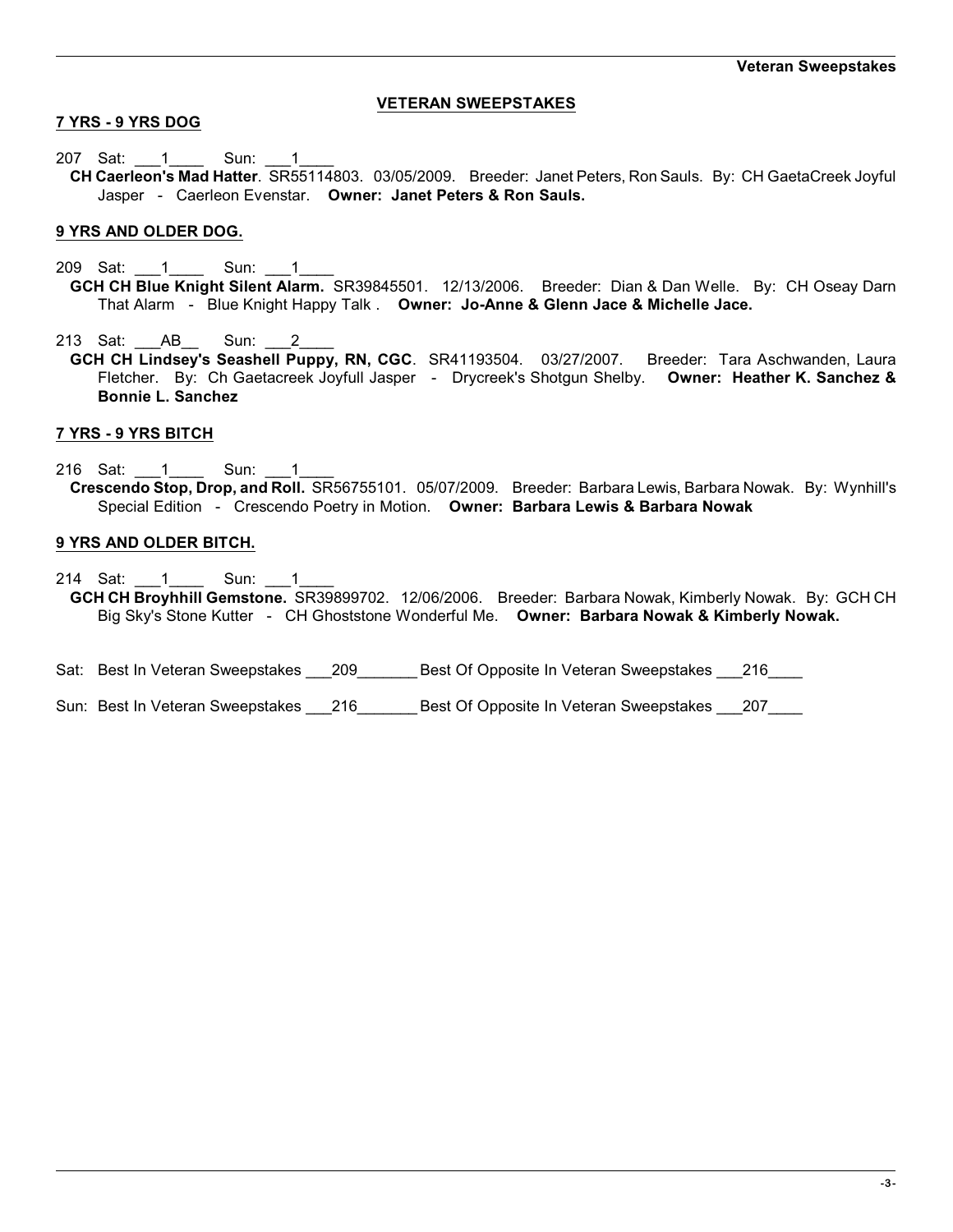## **PUPPY, 6-9 MOS DOG**. **DOG CLASSES**

- 101 Sat: 2 Sun: 3
	- **Blue Knight In Hot Pursuit At Alibi**. SR94968301. 08/04/2016. Breeder: Dian & Dan Welle. By: GCH Laurglen Ardent Rogue at Hyspire JH CD RA CGC - Blue Knight Perfect. **Owner: Kim Jacobson & Julie Oghigian.**
- 103 Sat: 1 Sun: 1 **Raysun black Tuxedo**. SR94712801. 06/17/2016. Breeder: Rae-Seong Chang. By: GCH CH Belgold A Shore Thing for Montview - Raysun Adorable Bella. **Owner: Rae-Seong Chang.**
- 143 Sat: AB Sun:
- **Wallcroft's Viking Spear**. SR94328607. 07/11/2016. Breeder: Nancy Shahan-Wall, Larry W. Wall. By: GCH CH Laurglen Ardent Rogue at Hyspire RN JH CGC - Wallcroft Windrose Nyckelharpa. **Owner: Nancy Shahan-Wall & Larry W. Wall.**

### **PUPPY, 9-12 MOS DOG**.

- 105 Sat: 1 Sun: 1
	- **Shelquin Golden Rule At Eon**. SR92715604. 04/15/2016. Breeder: Shelley Ellison. By: GCH CH Rancho's Il Commendatore - JanLon Creek's California Gurl CGC. **Owner: Daos Boonma**.
	- 107 Sat: AB Sun: AB
	- **Belquest Conclusion's Trouble In The Country.** SR92256903. 02/23/2016. Breeder: Vicky Creamer, Krista Beal, Kristen Creamer Allison. By: GCHS CH Gateway's Nothing But Trouble - GCH CH Conclusion's Banana. **Owner: Mary & Phillip Curtis. Agent: Kristina Cordiero.**

## **12-15 MOS DOG**

- 109 Sat: 1 Sun: 1
- **St John's Gentle Ben II.** SR91633302. 01/21/2016. Breeder: Bonnie St John. By: GCHS CH Epoch's Moccasin Joe - Layney's Remembering Whistle Stop. **Owner: Bonnie St John & Helayne Zoota**

## **15-18 MOS DOG**

- 111 Sat: 1 Sun: 2
- **Maritime Kiss Me Quick At CaerCreek.** SR90186203. 10/10/2015. Breeder: Julie Jussaume, Laura Fletcher, Janet Peters. By: CH Wiscoy Rocco - CH CaerCreeks Passionate Kisses. **Owner: Julie Jussaume & Laura Fletcher, Janet Peters.**
- 113 Sat: 2 Sun: 1 **Stonewall's Chasing Mavericks JH RN.** SR89671301. 10/02/2015. Breeder: Ron Morelos. By: CH Hyspire Maritime Everything You Always Wanted - Stonewall's Ciad Bella. **Owner: Ron Morelos.**
- 115 Sat: 3 Sun: 3
- **Rilan Hall Of Famer.** SR90726201. 10/29/2015. Breeder: Barbara And Don McCormick. By: CH Kintra's Celtic Thunder - Crystal Bay Radiant Deity. **Owner: Barbara McCormick & Amy Patashnik.**

## **AMATEUR OWNER DOG.**

117 Sat: AB Sun: AB **Rocking Thistle Sir Barton Of Bentwood**. SR84466905. 05/15/2014. Breeder: Marney McCleary. By: GCH CH Laurglen Ardent Rogue At Hyspire RN CGC - Rocking Thistle Zafari De Vu. **Owner: Debra Thompson**.

## **BRED-BY EXHIBITOR DOG**.

119 Sat: 1 Sun: 2 **Broyhill Locked and Loaded**. SR70527901. 10/11/2010. Breeder: B. Nowak, K.Nowak. By: CH Wit's End Jacks or Better at Blackwing - GCH CH Broyhill Gemstone. **Owner: Barbara Nowak & Kimberly Nowak.**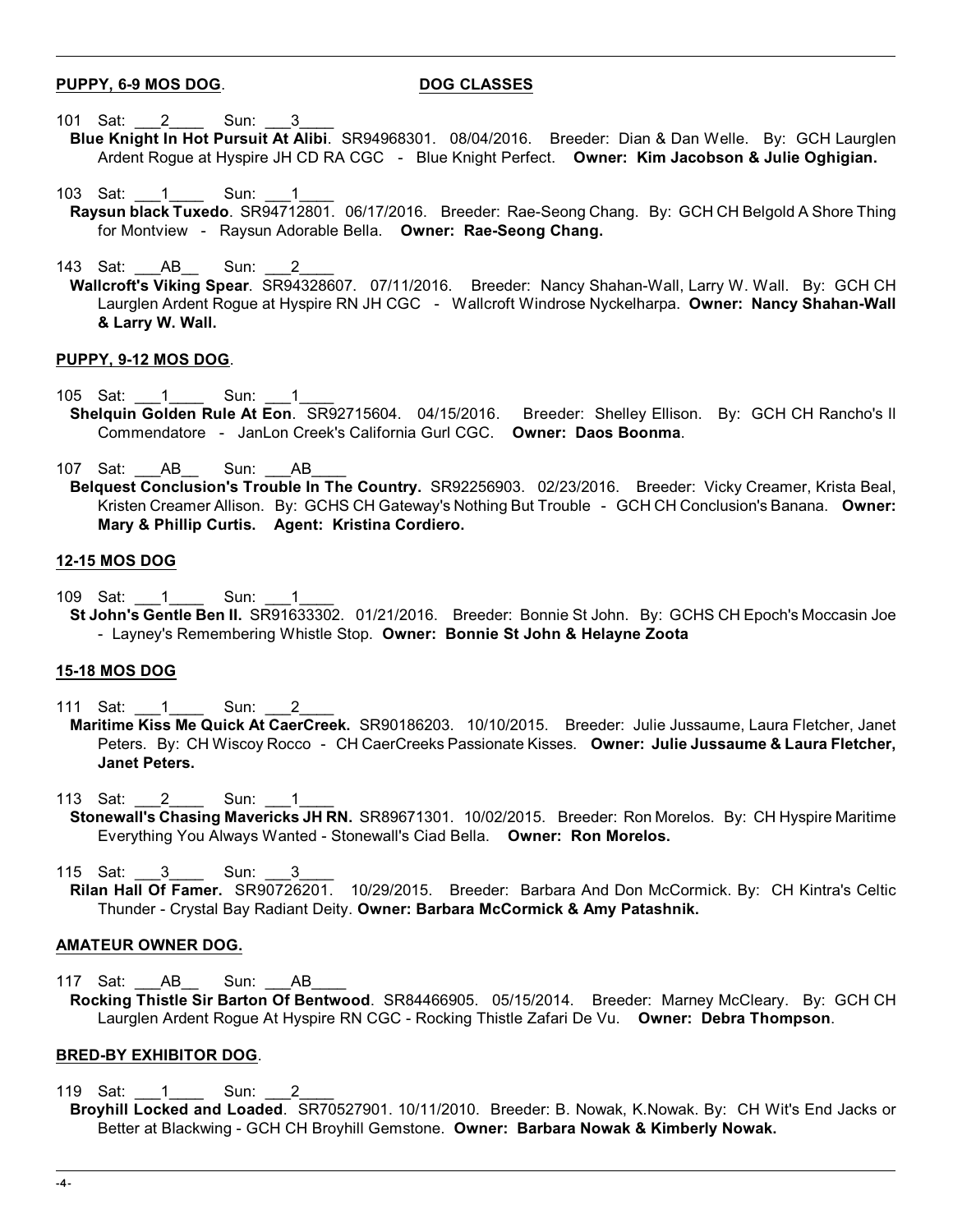121 Sat: 3 Sun: 3

- **Belcarra Roulette**. SR89297101. 08/10/2015. Breeder: Shawna Lawson. By: CH Lobuff Hollyridge Wizard of Oz - CH Belcarra Bachelorette. **Owner: Shawna Lawson & Lisa Allen.**
- 123 Sat: 2 Sun: 4
- **Shalimar Quickstep.** SR82123604. 03/29/2014. Breeder: Marlynne Frisbie, Jeff Frisbie. By: GCH CH Shalimar's The Animator - Shalimar Revolution. **Owner: Marlynne Frisbie & Jeff Frisbie.**
- 125 Sat: 4 Sun: 1 **Raysun Everlasting Shiny Sun.** SR86853305. 01/05/2015. Breeder: Rae-Seong Chang. By: Rocheby Royal Navy - Lab Creations Pretty Girl. **Owner: Rae-Seong Chang.**

#### **OPEN, BLACK DOG**.

127 Sat: 1 Sun: 1 **Snowgoose Carbon Copy.** SR55584601. 04/03/2009. Breeder: Terry Purkable, Andrew Lund. By: CH Belquest Jet Black Snowgoose - CH Belquest Jet Black Snowgoose. **Owner: Terry Purkable.**

### **OPEN, CHOCOLATE DOG**

- 129 Sat: 1 Sun: 1 **Broyhill Built Tough.** SR82100102. 02/26/2014. Breeder: Barbara Nowak, Kimberly Nowak. By: GCH CH Epoch's Mocassin Joe - GCH CH Broyhill Hanky Panky. Owner: **Barbara Nowak & Kimberly Nowak.**
- 131 Sat: 2 Sun: 2 **Ramblin Man of Buddy Hunter.** SR94998601. 05/09/2013. Breeder: Adrianna Nannini. By: AC Pekka Of Lontras Labs - Kiss Zen of Buddy Hunter. **Owner: Marlynne Frisbie & Tabata Schleder**.

### **OPEN, YELLOW DOG**.

- 133 Sat: \_\_\_3\_\_\_\_ Sun: \_\_\_4\_ **Blue Knight X-Force.** SR80723101. 09/28/2013. Breeder: Dian & Daniel Welle. By: CH Blue Knight Extreme Justice - Blue Knight Starting Over. **Owner: Joe Mata & Dian Welle.**
- 135 Sun: 2 **Norfield Gone With The Wind.** SR74558201. 09/03/2012. Breeder: Jane Babbitt. By: CH Langshott Gale Force From Kimvalley - Foxrush Scarlet O'Hara. **Owner: Kathy Judd.**
- 137 Sun: \_\_\_AB\_\_\_\_ **Quail Run's Oceans 12, CGC**. SR82384405. 04/26/2014. Breeder: Cynthia Freeman. By: GCH CH Quail Run's Long Drink of Silence, JH RN CGC - Dolce Vita Surprise Attack at Quail Run, CD RE BN CGC. **Owner: Linda Coogan & Cynthia Freeman.**
- 139 Sat: 1 Sun: 1 **Belcarra Day Money**. SR88379001. 05/24/2015. Breeder: Shawna Lawson. By: CH Dalwater Dream Weaver - Belcarra Love Spell. **Owner: Shawna Lawson & Lisa Allen**.
- 141 Sat: 2 Sun: 3 **Raysun Mighty Bear**. SR79234005. 06/04/2013. Breeder: Rae-Seong Chang. By: CH Lobuff hollyridge Wizard of oz - GCH CH Sgf-2b of Labspace. **Owner: Rae-Seong Chang.**
- Sat: Winners Dog \_\_111\_\_\_\_\_\_\_ Reserve \_\_119 \_\_\_\_\_ Points \_\_3\_\_\_ Dogs\_\_\_17\_\_\_\_\_\_

Sun: Winners Dog \_\_139\_\_\_\_\_\_ Reserve \_\_129\_\_\_\_\_\_ Points \_\_3 \_\_ Dogs\_ 19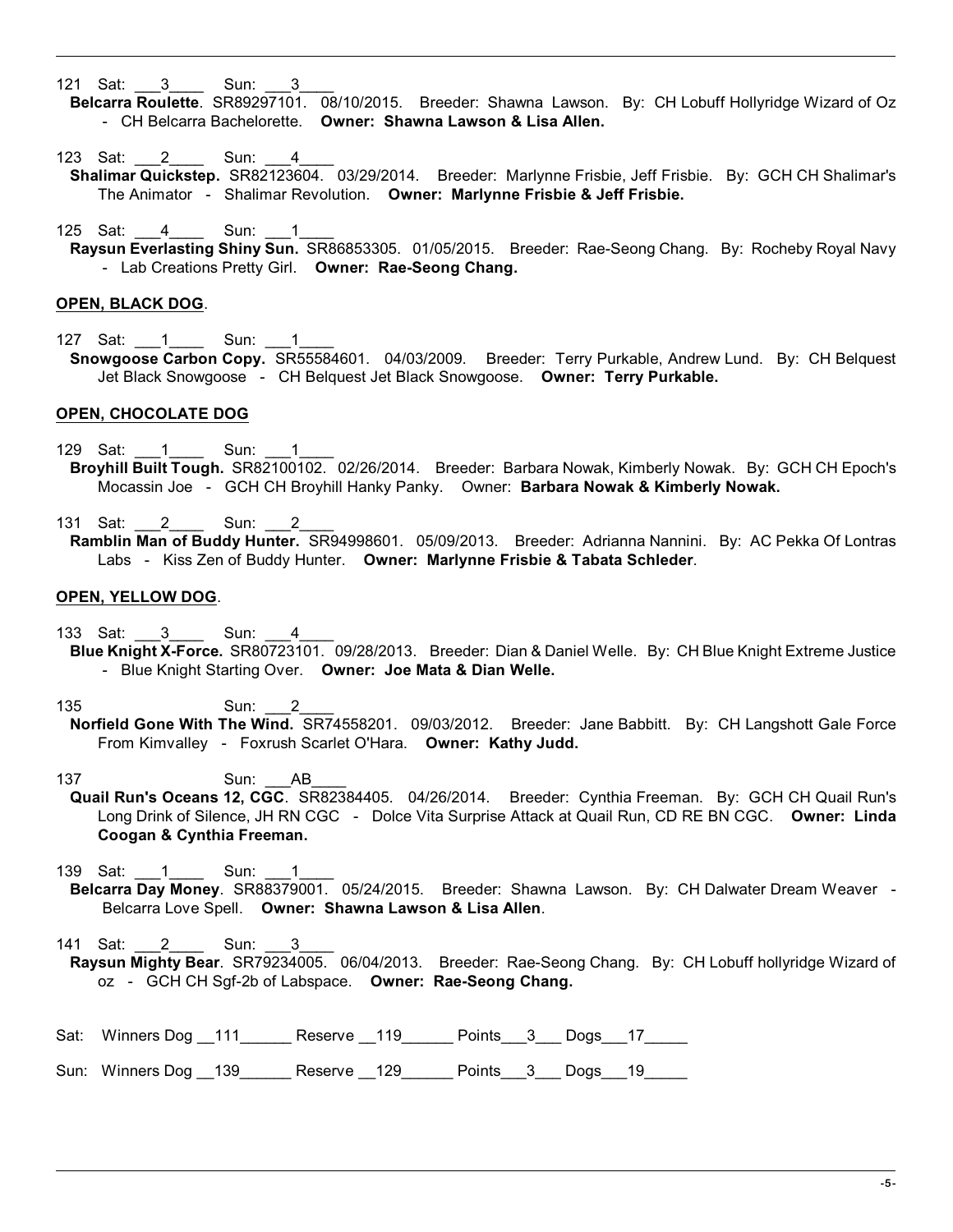## **BITCH CLASSES**

**PUPPY, 6-9 MONTHS BITCH**.

- 140 Sun: 1
- **Kenya's Lil Miss Fancy Pants For St Johns**. SR94779801. / / . Breeder: Chris Valdez. By: GCHB CH Quail Chase Broadway Joe Windfall - Kenya Blue Jeans **Owner: Bonnie St John.**
- 144 Sat: AB Sun: 3
- **Wallcroft's Faith And Begorrah.** SR94328601. 07/11/2016. Breeder: Nancy Shahan-Wall, Larry W. Wall. By: GCH CH Laurglen Ardent Rogue at Hyspire RN JH CGC - Wallcroft Windrose Nyckelharpa **Owner: Nancy Shahan-Wall & Larry W. Wall.**
- 146 Sat: 1\_\_\_1\_\_\_\_ Sun: 2 **Blue Knight Black Dahlia.** SR94968303. 08/04/2016. Breeder: Dian S Welle, Daniel A Welle. By: GCH CH Laurglen Ardent Rogue at Hyspire RN JH CGC - Blue Knight Perfect Storm **Owner: Dian S Welle & Daniel A Welle.**

# **12-15 MONTHS BITCH.**

- 148 Sat: 4 Sun: 4 **Alibi's a Need for Speed**. SR90924504. 11/30/2015. Breeder: Kim Jacobson, Jeremiah Mendoza. By: Loretta Greenstone Hold Your Horses - CH Alibis Redneck Girl **Owner: Tracy Sherman.**
- 150 Sat: **Sun: AB**

- 152 Sat: 3 Sun:
- **St John's Betti Davis Eyes**. SR91633301. 01/21/2016. Breeder: Bonnie St John, Helayne Zoota. By: GCHS CH Epoch's Moccasin Joe - Layney's Remembering Whistle Stop **Owner: Bonnie St John**.
- 154 Sat: 2 Sun: 1
- **Sweetwater Quiche Lorraine**. SR92193701. 02/13/2016. Breeder: Robin McBain. By: Ch. Cinnamire's Chalk Art - Sweetwater's Drama Queen **Owner: Robin McBain.**
- 156 Sat: 1 Sun: 2 **Snowbery Keeping Secrets At Alibi.** SR91710603. 01/16/2016. Breeder: Lisa Butler. By: CH Cressmors Lost In The Fog - GCH CH Snowcress Good Intentions **Owner: Kim & Scott Jacobson & Lisa Butler.**

## **15-18 MONTHS BITCH.**

158 Sat: 2 Sun: 2

**Crescendo Hot Summer Night.** SR89612001. 09/09/2015. Breeder: Barbara Lewis, Barbara Nowak. By: GCH Shalimar's the Animator - Crescendo Stop, Drop, and Roll **Owner: Barbara Lewis & Barbara Nowak**.

160 Sat: 1 Sun:

**Broyhill Gloriana.** SR89475801. 09/13/2015. Breeder: Marcus Prestwich & Barbara Nowak. By: GCH CH Shalimar's the Animator - Saddlebroyhill Pied Piper **Owner: Kimberly Nowak & Barbara Nowak.**

162 Sat: 3 Sun: 3

**St John's Oak Island in Quail Canyon.** SR90318902. 10/16/2015. Breeder: Bonnie St. John. By: Eagertrieves Magic Mike - Layney's A Storms A Coming for St. Johns. **Owner: Kathyanna Radcliff**

## **AMATEUR OWNER BITCH**

164 Sat: AB Sun: AB

**Mainland Embers On Fire at Bentwood.** SR78721702. 06/22/2013. Breeder: Shelah Frey. By: GCH CH Laurglen Ardent Rogue At Hyspire RN CGC - Mainland's Pembroke Phinny **Owner: Debra Thompson**.

**Top Gun's Tell Me A Story**. SR90868601. 12/25/2016. Breeder: Victoria Ortiz. By: GCH CH Saddlehill Late Knight Scramble - Top Gun's Impress Me Much **Owner: John & Victoria Ortiz**.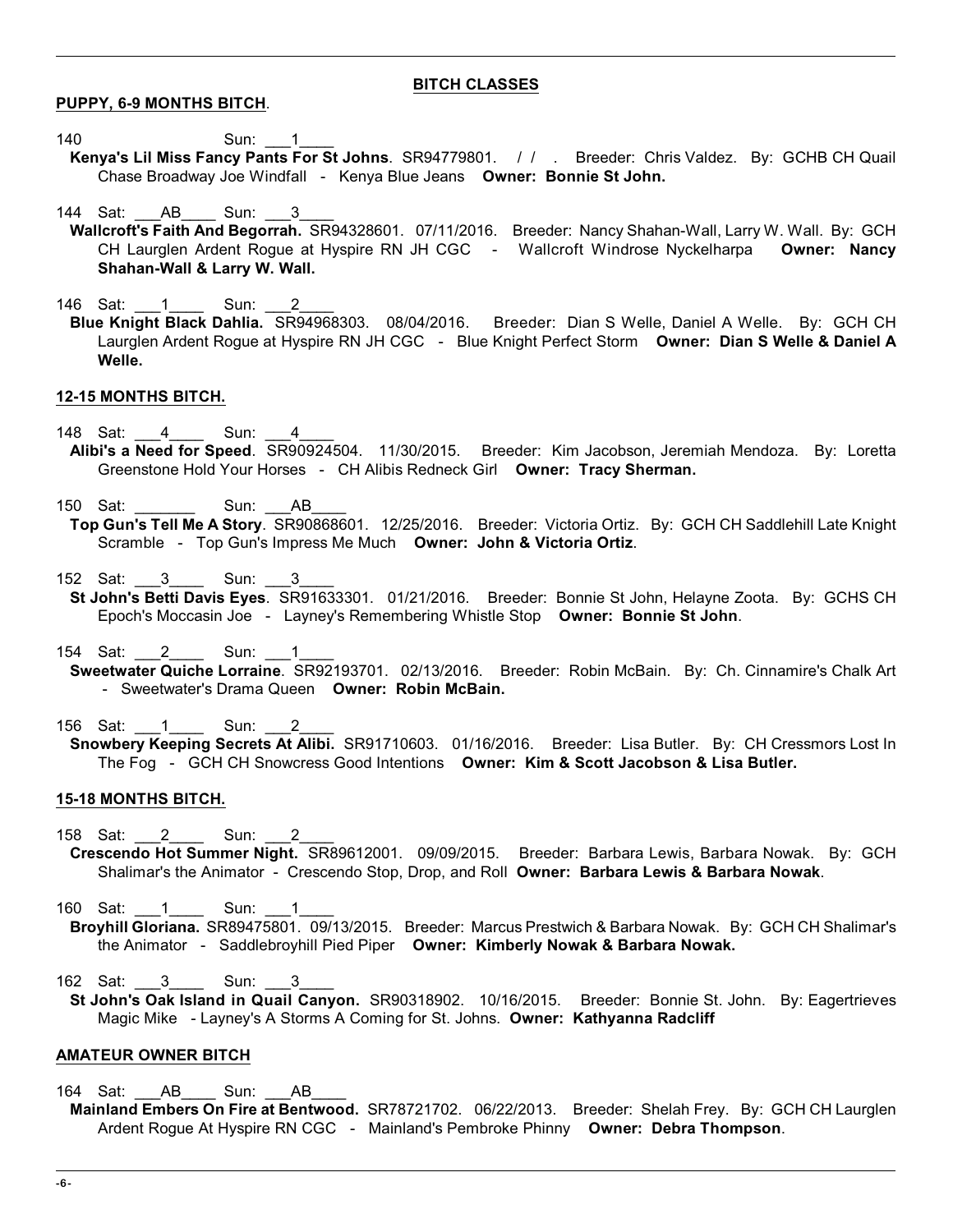## **BRED-BY EXHIBITOR BITCH**.

- 166 Sat: 2 Sun: 2
- **CaerCreeks Standing Ovation**. SR88526801. 07/02/2015. Breeder: Laura Fletcher, Janet Peters, Tania Browdski. By: Picadilly Hidden Illusion At Hyspire - Sureshot DryCreek Osie **Owner: Laura Fletcher & Janet Peters.**
- 168 Sun: \_\_\_\_\_\_\_
- **Norfield Remember When RN.** SR82686701. 04/21/2014. Breeder: Jane T Babbitt. By: GCH CH Annual's Nostalgic At Hilldreams - Foxrush Scarlet O'Hara RN **Owner: Jane T Babbitt.**
- 170 Sat: 1 Sun: 1
- **Snowcress Hoping For Clarity.** SR88403702. 06/18/2015. Breeder: Lisa Butler, LuAnn Curtis. By: CH Cressmoors Lost In The Fog - Snowberrys High Hopes **Owner: Lisa Butler.**
- 172 Sat: AB Sun: AB
- **Heartsong's Raynefall Make It Rain.** SR88518301. 06/14/2015. Breeder: Nancy Tanner, Susan Raney. By: GCH CH Hyspire Mainland Bears Repeating CK RE JH - Heartsong Creek Equinox **Owner: Nancy Tanner & Susan Raney.**
- 174 Sat: 3 Sun: 3 **Lawson's Showgirl of Vegas.** SR71083202. 01/07/2012. Breeder: Shawna Lawson. By: CH Hollyridge Wizard of Oz - CH Lawson's Talk the Talk **Owner: Chris Lopez & Shawna Lawson.**
- 176 Sat: 4 Sun: 4 **Shalimar Mystique**. SR85221901. 10/18/2014. Breeder: Marlynne Frisbie, Jeff Frisbie. By: Hyspire Maritime Everything You Always Wanted - Shalimar Revolution **Owner: Marlynne Frisbie & Jeff Frisbie.**

### **AMERICAN BRED BITCH**.

180 Sat: AB

- **Valley Oak Allegra At Hathersage.** SR88999213. 08/04/2015. Breeder: Dr. Michael R. Panzer. By: GCH CH Shalimar's The Animator - GCH CH Heartsong's Miss Elizabeth **Owner: Jane E. Valcheck.**
- 182 Sat: 1 Sun: AB **Belcarra Bam Ba Lam.** SR89286006. 08/14/2015. Breeder: Shawna Lawson. By: CH Dalwater Dream Weaver - Lawson's Showgirl of Vegas **Owner: Chris Lopez.**
- 230 Sun: 1 **Nani-Loa's Alibi It Wasn't Me.** SR88086001. 05/07/2015. Breeder: Meg Newton, Kim Jacobson. By: Summerlins Pressing Danger - Nani-Loa's In The Nik Of Time. **Owner: Meg Newton & Kim Jacobson.**

#### **OPEN, BLACK BITCH**

- 184 Sat: 3 Sun: 1
- **Valey Oak's Vivacious At CaerCreek**. SR88999206. 08/04/2015. Breeder: Dr. Michael R. Panzer. By: GCH CH Shalimar's The Animator - GCH CH Heartsong's Miss Elizabeth **Owner: Laura Fletcher & Janet Peters.**
- 186 Sat: 4 Sun: 3 **Tuckaway Third Time's A Charm**. SR77340301. 04/10/2013. Breeder: Karen dosPassos-Jobke. By: GCH CH Saddlehill Late Knight Scramble - Tuckaway True Bliss **Owner: Karen dosPassos-Jobke.**
- 188 Sat: AB Sun: AB
- **Sunnydaze Feelin' Groovy With Heartsong**. SR81498701. 01/22/2014. Breeder: Jodi Trudeau, Linda Maffett. By: GCH CH Shalimar's the Animator - Clearcreek Bonaventure Eleanor Rigby **Owner: Nancy Tanner & Linda Maffett.**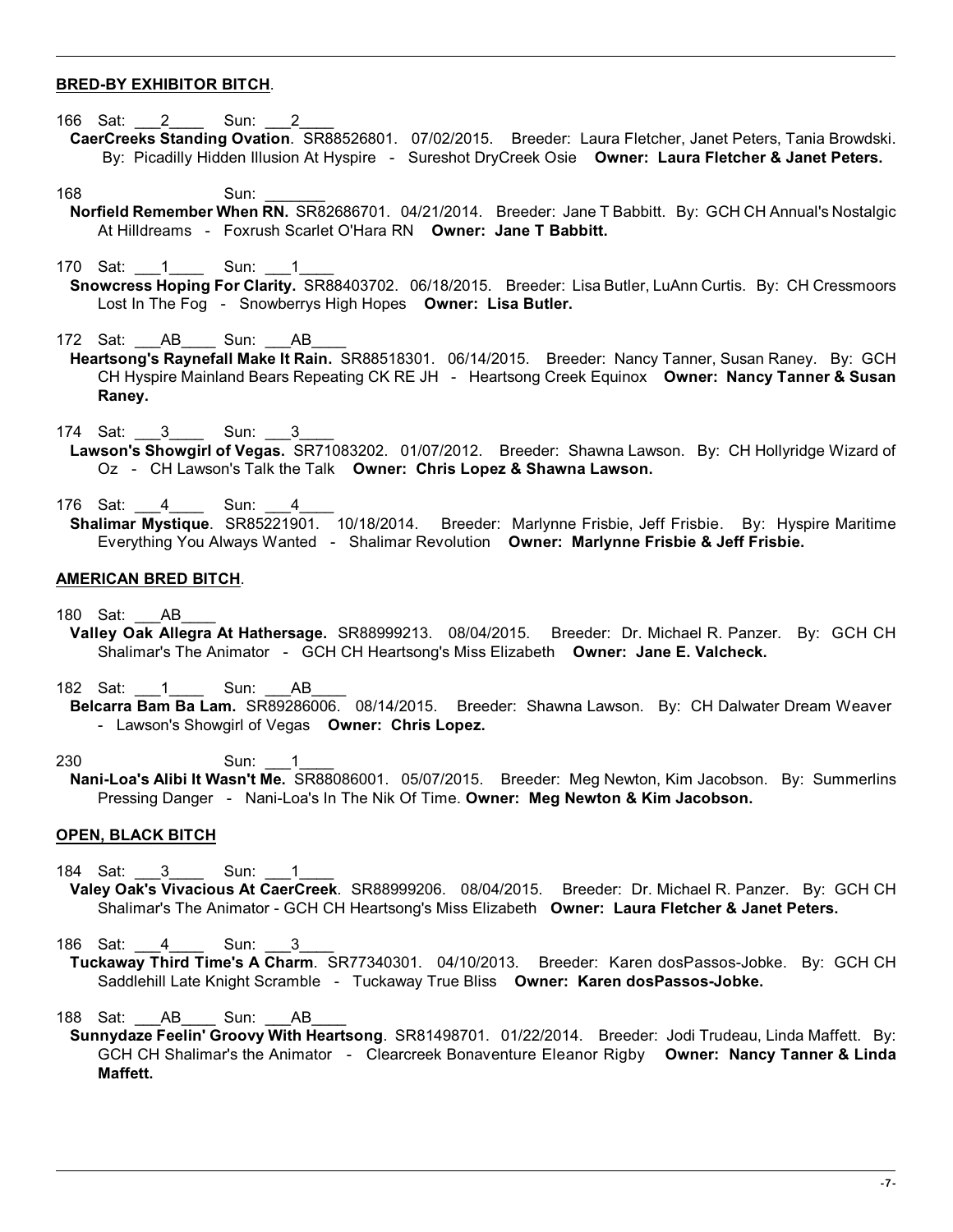190 Sat: 1 Sun: 4

- **Bellwether Paradocs Summer Breeze**. SR83010603. 05/18/2014. Breeder: Tina Bark , Karen Helmers. By: GCH Tabatha's Autumn Rustle JH - Bellwether Crosslots To Paradoc **Owner: Karen Helmers & Tina Barks. Agent: Julie Romeo.**
- 192 Sat: \_\_\_\_\_\_\_\_\_ Sun:
- **Kintra-Tuckaway Afternoon Affair**. SR78555801. 07/07/2013. Breeder: Alexandra Flanigan, Karen dosPassos Jobke. By: GCH CAN CH Saddlehill Late Knight Scramble - Tuckaway Toast of Christmas Cheer **Owner: Alexandra Flanigan.**
- 194 Sat: Sun: **Blue Knight Perfect Storm.** SR58709001. 08/23/2009. Breeder: Dian S Welle, Daniel A Welle. By: Blue Knight Black Label - Blue Knight Storm Warning **Owner: Dian S Welle & Daniel A Welle.**
- 196 Sat: 2 Sun: 2 **Belcarra Pirouette At Dalwater.** SR89297106. 08/10/2015. Breeder: Shawna Lawson. By: CH Lobuff Hollyridge Wizard of Oz - GCH CH Belcarra Bachelorette **Owner: Lisa Allen & Shawna Lawson.**

#### **OPEN, CHOCOLATE BITCH**.

198 Sat: 2 Sun: 2

**Broyhill Panty Raid.** Sr88824802. 06/24/2015. Breeder: Barbara Nowak, Kimberly Nowak. By: Gch Ch Paradocs Obsidian - GCH CH Broyhill Hanky Panky **Owner: Barbara Nowak & Kimberly Nowak.**

200 Sat: 1 Sun: 1

- **GCH CH Cedarwoods Signature Browning Copied JH.** SR79851701. 10/12/2013. Breeder: Ellen Massie. By: GCH CH Cedarwoods Signature Browning Copied JH - Dreamweaver One In A Zillion **Owner: Ellen Massie.**
- 202 Sat: 3 Sun: 3
- **Blue Knight Storm Surge**. SR84411301. 08/25/2014. Breeder: Dian S Welle, Cheri Conway. By: CH Thornwood's Resolution - Blue Knight Perfect Storm **Owner: Dian S Welle & Daniel A Welle.**

## **OPEN, YELLOW BITCH**.

204 Sat: 1 Sun: 1

- **Snowberrys Good As Gold.** SR91710602. 01/06/2016. Breeder: Lisa N Butler. By: CH Cressmoors Lost In The Fog - GCH CH Snowcress Good Intentions **Owner: Lisa Butler.**
- 206 Sun: AB **Dolce Vita Surprise Attack at Quail Run, CD RE BN CGC**. SR70669504. 12/06/2011. Breeder: Sonya Dudder. By: CH Arlon Hyspire Bohemian Ink - GCH CH Dolce Vitas Kickin It Up A Notch **Owner: Linda Coogan & Cynthia Freeman.**

Sat: Winners Bitch 156 Reserve 190 Points 3 Bitches 24

Sun: Winners Bitch 170 Reserve 184 Points 3 Bitches 26

#### **VETERAN DOG**

207 Sat: 1 Sun: 1 **CH Caerleon's Mad Hatter.** SR55114803. 03/05/2009. Breeder: Janet Peters, Ron Sauls. By: CH GaetaCreek Joyful Jasper - Caerleon Evenstar **Owner: Janet Peters & Ron Sauls.**

209 Sat: 2 Sun: 3

**GCH CH Blue Knight Silent Alarm.** SR39845501. 12/13/2006. Breeder: Dian & Dan Welle. By: CH Oseay Darn That Alarm - Blue Knight Happy Talk **Owner: Jo-Anne & Glenn Jace & Michelle Jace.**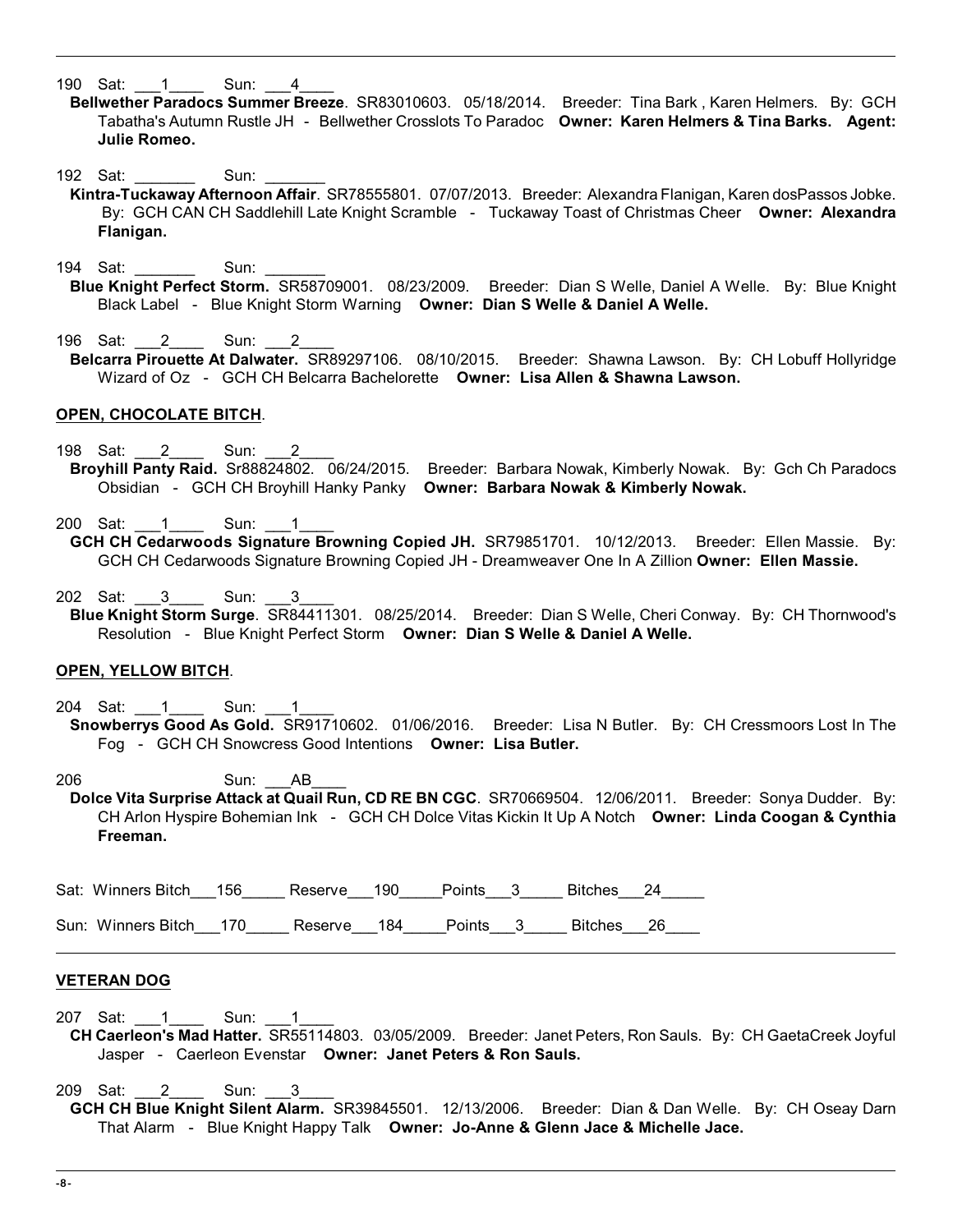211 Sat: AB Sun: AB

**GCH CH Saddlehill Late Knight Scramble.** SR55452701. 03/23/2009. Breeder: Susan Eberhardt. By: CH Shalane Fly By Knight - CH Saddlehill Don't Be Late **Owner: Susan & Bill Eberhardt.**

213 Sat: AB Sun: 2

**GCH CH Lindsey's Seashell Puppy, RN, CGC**. SR41193504. 03/27/2007. Breeder: Tara Aschwanden, Laura Fletcher. By: Ch Gaetacreek Joyfull Jasper - Drycreek's Shotgun Shelby **Owner: Heather K. Sanchez & Bonnie L. Sanchez.**

## **VETERAN BITCH**

- 214 Sat: 1 Sun: 1 **GCH CH Broyhhill Gemstone.** SR39899702. 12/06/2006. Breeder: Barbara Nowak, Kimberly Nowak. By: GCH CH Big Sky's Stone Kutter - CH Ghoststone Wonderful Me **Owner: Barbara Nowak & Kimberly Nowak.**
- 216 Sat: 2 Sun: 2 **Crescendo Stop, Drop, and Roll.** SR56755101. 05/07/2009. Breeder: Barbara Lewis, Barbara Nowak. By: Wynhill's Special Edition - Crescendo Poetry in Motion **Owner: Barbara Lewis & Barbara Nowak**.

## **HUNTING RETRIEVER BITCH**

218 Sat: 1 Sun: 1 **Dreamweavers Little Rascal BN JH CGC** SR79851701. 10/12/2013. Breeder: Ellen Massie. By: GCH CH Cedarwoods Signature Browning Copied JH - Dreamweaver One In A Zillion **Owner: Ellen Massie.**

## **BEST OF BREED.**

- 178 Sat: Sun:
	- **CH Raysun Luna Llena.** SR80838209. 10/27/2013. Breeder: Rae-Seong Chang. By: GCH CH Epoch's Moccasin Joe - Lab Creations Pretty Girl. Bitch. **Owner: Rae-Seong Chang.**
- 220 Sat: Sun:
- **GCH CH Snowcress Good Intentions**. SR79119901. 07/24/2013. Breeder: Lisa Butler, LuAnn Curtis. By: GCH CH Mtn. Meadows Buckeye Brutus - Snowberrys High Hopes. Bitch. **Owner: Lisa Butler.**
- 221 Sat: Sun:
- **GCH CH Laurglen Ardent Rogue at Hyspire JH CD RA CGC**. SR53940202. 01/04/2009. Breeder: Lisa Cruanas. By: GCH CH Sureshot Hyspire Impressive - CH Ghoststone's Woodland Gossip. Dog. **Owner: Julie Oghigian.**

223 Sat: Sun:

**GCH CH Belgold A Shore Thing For Montview JH.** SR78271507. 03/19/2013. Breeder: Nancy Talbott, Judy Slayton Bachofner. By: GCH Laurglen Ardent Rogue At Hyspire JH CD RA CGC - Grassland Black Pearl. Dog. **Owner: Julie & Mathew Oghigian & Juan Carbonell.**

224 Sat: Sun:

- **GCH CH Alibi's Call It Good.** SR87404901. 02/14/2015. Breeder: Kim Jacobson, Jeremaih Mendoza, Meg Newton. By: CH Empress Go Diego Go, JH - CH Nani Loa's Miss Missbehaven. Bitch. **Owner: Kim Jacobson & Jeremiah Mendoza.**
- 225 Sat: \_\_\_\_\_\_\_ Sun: \_\_\_\_\_\_\_
- **CH Kintra's Celtic Thunder WC CGC.** SR75009701. 09/14/2012. Breeder: Alexandra Flanigan, Jeccica Knox. By: GCH CH Gingerbred Celestial Thunder RN JH CGC - Kintra's Beithe of Bitacula. Dog. **Owner: Alexandra Flanigan.**

227 Sat: \_\_\_\_\_\_\_\_\_ Sun:

**GCH CH Bouldinaire's Move it On Over.** SR73288404. 05/17/2012. Breeder: Beth Wilkerson & Lisa Colobani. By: GCH CH Saddlehill Late Knight Scramble - Bouldinaire's Happy Hour. Dog. **Owner: Laura O'Hare.**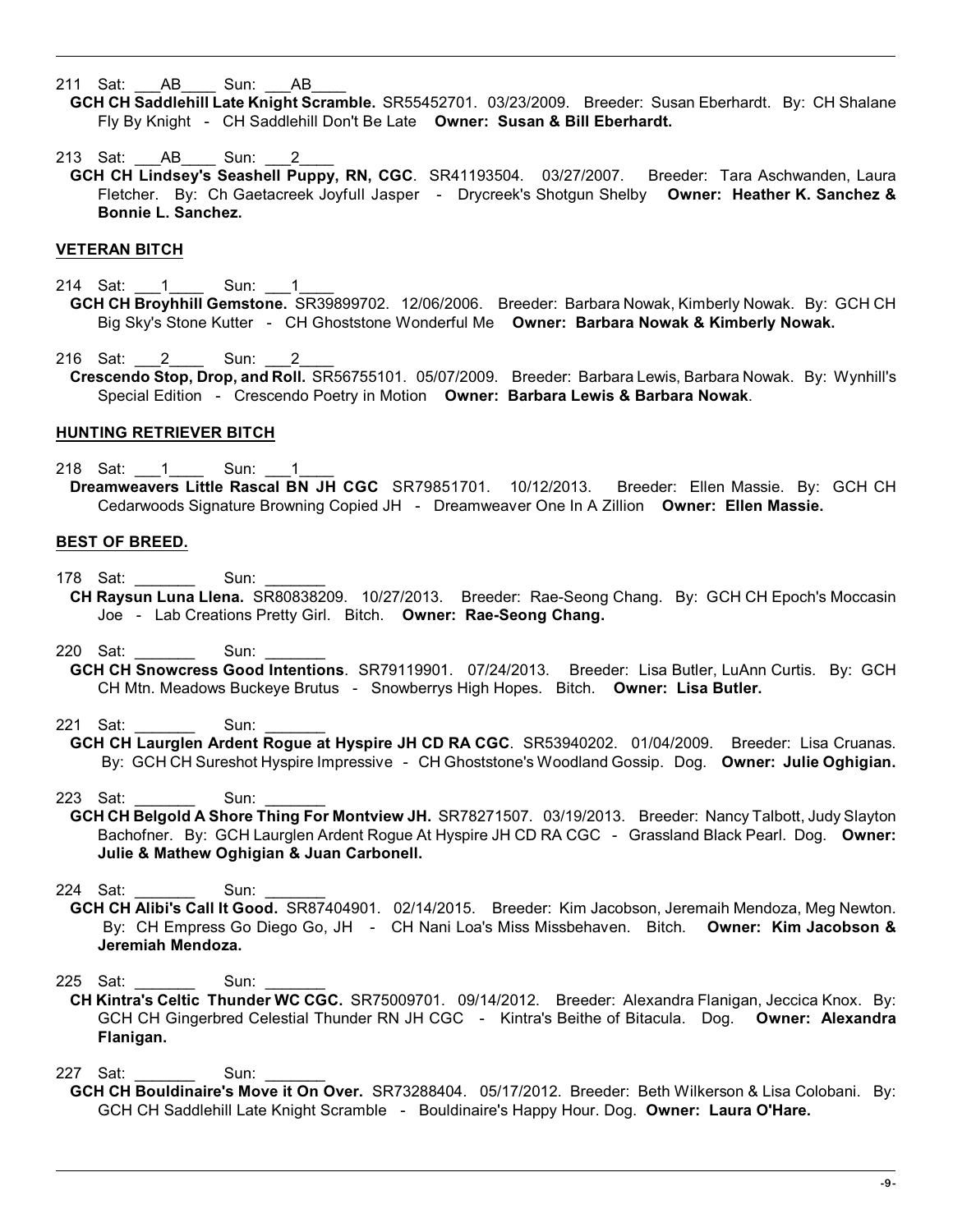|  | SAT: BEST OF BREED 178 BEST OF WINNERS 156 BOS 111                                                                                                             |  |  |  |
|--|----------------------------------------------------------------------------------------------------------------------------------------------------------------|--|--|--|
|  | SELECT DOG 221 SELECT BITCH 220                                                                                                                                |  |  |  |
|  | JAM_____214__, ____223___ BEST PUPPY____103_________BOS PUPPY____146_________                                                                                  |  |  |  |
|  | BEST BRED-BY  170  BEST VETERAN  214  BEST HUNTING RETRIEVER  218                                                                                              |  |  |  |
|  |                                                                                                                                                                |  |  |  |
|  | SUN: BEST OF BREED 220 BEST OF WINNERS 170 BOS 227                                                                                                             |  |  |  |
|  | SELECT DOG 223 SELECT BITCH 178<br>JAM 214, 224 BEST PUPPY 103<br>BEST BRED-BY 170         BEST VETERAN         214         BEST HUNTING RETRIEVER         218 |  |  |  |
|  |                                                                                                                                                                |  |  |  |
|  |                                                                                                                                                                |  |  |  |

# **BROOD BITCH**

220 Sat: \_\_\_1\_\_\_\_ Sun: \_\_\_1\_\_\_\_

**GCH CH Snowcress Good Intentions**. SR79119901. 07/24/2013. Breeder: Lisa Butler, LuAnn Curtis. By: GCH CH Mtn. Meadows Buckeye Brutus - Snowberrys High Hopes. **Owner: Lisa Butler.**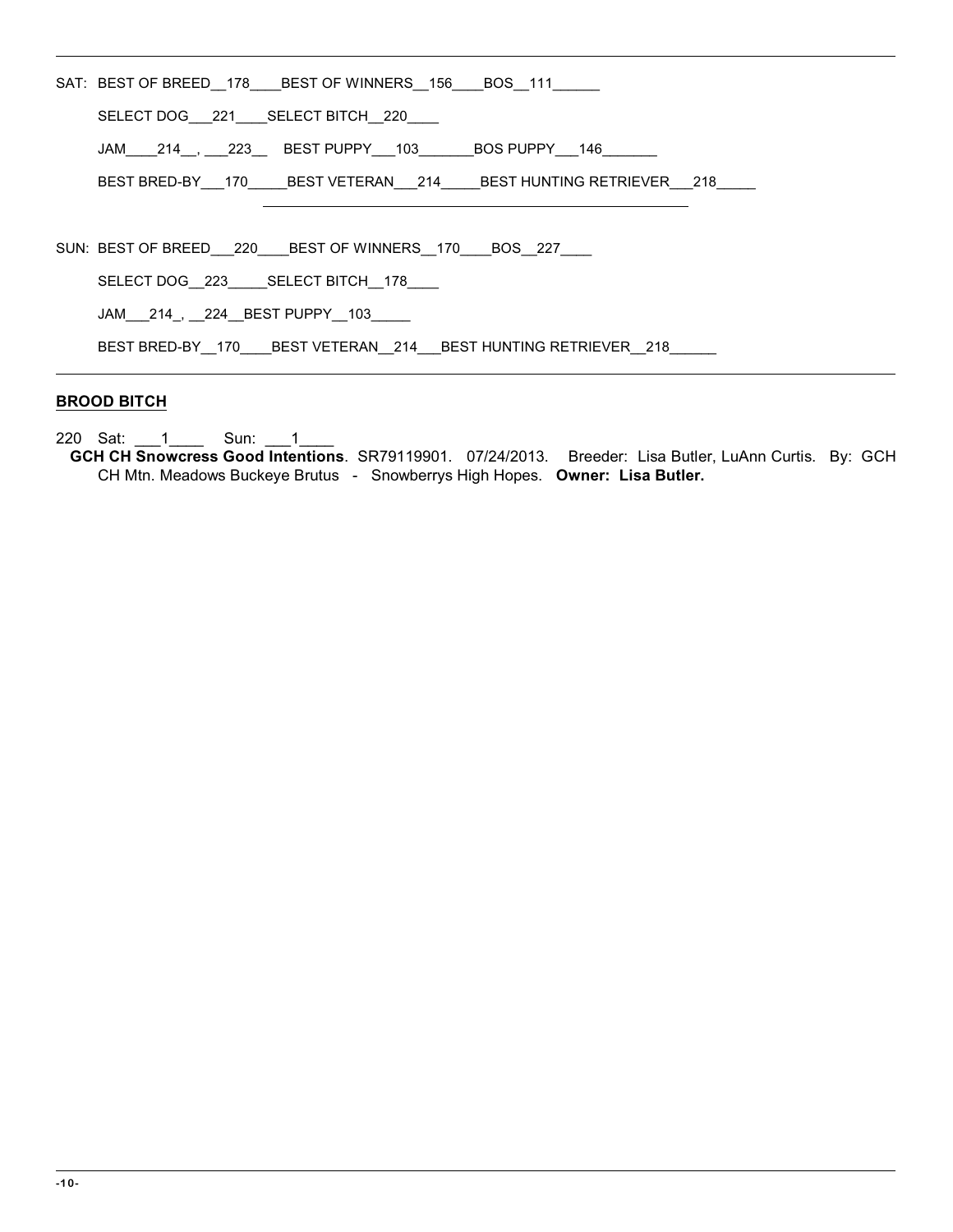## **OBEDIENCE TRIAL CLASSES**

### **OBEDIENCE NOVICE A CLASS**

250 Sun: \_\_176.5\_\_\_\_\_

- **T op Hat's Off My J'Adore Of Suboja.** DN35460805. 11/14/2012. Breeder: Debra Hopkins, Susan Sisemore. By: CH Kenlyn's Aries V Hicliff - CH Scha Ten-Suboja's Victoria Secret. (German Shepherd. Bitch). **Owner: Michele Bronson.**
- 251 Sun: NQ **B lackstar Axel BN RE CGCA**. DN38284701. 11/24/2013. Breeder: Sandi Dunn. By: Leiru Huni - Blackstar Birta AX MXJ MJB. (Icelandic Sheepdog. Dog). **Owner: Cathleen Nielsen.**
- 252 Sat: \_\_\_NQ\_\_\_\_ Sun: \_\_NQ\_\_\_\_\_ **H . E.L.P.ER**.. MA37695401. 12/01/2009. Breeder/By: Unknown. (All American. Bitch). **Owner: Alyson Deines.**

## **OBEDIENCE NOVICE B CLASS**

- 253 Sat: AB Sun: 188 **M Lilith Von Haus Simmons.** DN40753902. 09/11/2014. Breeder: Robert Simmons. By: Zastin Eqidivs - F-Rinne Von Havs Simmons. (German Shepherd. Bitch). **Owner: Beth Andrews & Robert Simmons.**.
- 254 Sat: AB Sun: 182.5
- **C helsea Special Request TDX ACT1 CGC**. DN39012802. 03/20/2014. Breeder: Gayle R Kaye. By: GCHB Chelsea Casanova Cowboy - CH Chelsea Blondfe Bombshell. (Collie. Dog). **Owner: Thomas & Jeannette Poling & Gayle Kaye..**
- 255 Sat: \_\_\_NQ\_\_\_\_ Sun: \_\_NQ\_\_\_\_\_
- **B arrister Black Ice.** SR78900601. 04/10/2013. Breeder: Sally Rosenthal. By: GCH CH Ridgebury's Ace Of Spades - GCH CH Barrister Bauerina. (English Cocker Spaniel. Dog). **Owner: Le' Ellen Kubow & Sally Rosenthal.**
- 256 Sat: 195.5 Sun: 194.5
- **Sprite-Fanfare's Larger Than Life.** DN31804202. 08/04/2011. Breeder: Denise Fenzi, Molly Martinson. By: Sprite's Invincible Ali - Sprite's Dynamic Fanfare. (Belgian Tervuren. Dog). **Owner: Kellie Connell.**
- 257 Sun: AB **T empest Lock N Loaded**. MA45383301. 09/04/2015. Breeder: Alisa Romaine. By: Brick - Hillstred Smoke & Mirros. (All American. Dog). **Owner: Judy Ekdahl.**
- 258 Sat: AB Sun: AB
- **HPK-Tropaco Dlivery Par Avion O'CJS Ranch SC CGC.** HP40447703. 04/03/2011. Breeder: Cory Bowers, Jane Bowers, Helen Hayek, David Hayek. By: CH HPK Tropqco Formula One - DC Pupukea Ridge Makamae O Spring Valley MC LCX. (Rhodesian. Bitch). **Owner: Lydia Tucker-Clark & Boaz Clark.**
- 259 Sat: 184.5 Sun: NQ
- **G CH CH Laurglen Ardent Rogue at Hyspire JH CD RA CGC**. SR53940202. 01/04/2009. Breeder: Lisa Cruanas. By: GCH CH Sureshot Hyspire Impressive - CH Ghoststone's Woodland Gossip. (Labrador Retriever. Dog). **Owner: Julie Oghigian.**

## **OBEDIENCE OPEN A CLASS**

- 260 Sat: NQ **W arroo's Kurukakiak CD CGC**. DN37510707. 09/05/2013. Breeder: Peter Kalfas. By: CH Danbar's Lone Ranger
	- RN PT CH Devon's All That Jazz. (Australian Cattle Dog. Dog). **Owner: Peter Kalfas.**

261 Sat: AB Sun: NQ

**L iam Von Haus Simmons CD NAP**. DN36006612. 02/08/2003. Breeder: Robert Simmons. By: Gordon Vom Fuchsgraben - FTascha Von Haus Simmons. (German Shepherd. Dog). **Owner: Beth Andrews.**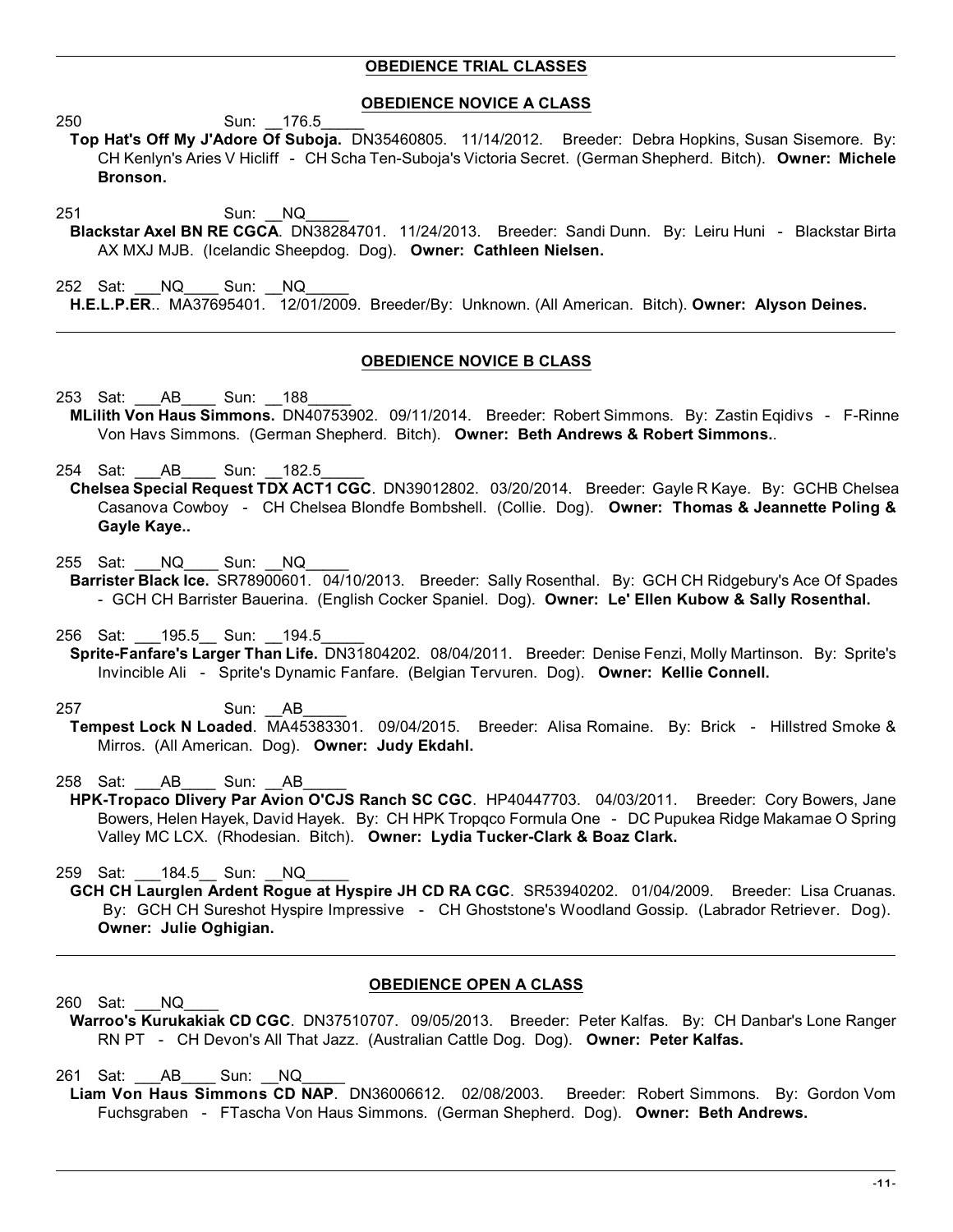262 Sat: AB Sun: NQ

- **G CH CH Lynann's Let's Talk Turkey CD BN TDX RE.** SR70370902. 11/23/2011. Breeder: Lynda & Robert Gall, Lanore Maher. By: CH A One's Parzivaz - CH Lynann's Forever Aces. (English Cocker Spaniel. Dog). **Owner: Robin Gruenwald & Rita Wolkiewicz..**
- 263 Sat: 191 Sun: 189 **CH Oceano E Karableu's Sterling ltd Edition CD GN CGCA**. WS36587101. 01/05/2011. Breeder: R. & D. Humphreys, G. & K. Griffith, J.Rowland, P. Morgan. By: CH Oceano's Bene Bene, Molto Bene CD CGC - CH Oceano E Karableu Ecco Domani Per Acquaterra. (Newfoundland. Dog). **Owner: Erin Zimmer & Gigi Griffith.**

# **OBEDIENCE OPEN B CLASS**

264 Sat: 194.5 Sun: 196

- **CH Sporting Eield's Quantum Leap UDX OM3.** DN37886104. 08/13/2013. Breeder: Dionne Butt, Dave Einch, Amanda Giles. By: GCH CH Filly's Run Raisin' Cane - PGCH CH Sporting Field's Heiress HSAS HIAS. (Border Collie. Dog). **Owner: Catherine Zinsky.**
- 265 Sun: AB
- **B aroque See Ellie Go BN CD PCDX RA CGCA.** PR12710303. 12/03/2008. Breeder: Messina Hansen, Wendy Cronkrite. By: CH Alegria Urban Cowboy - Baroques Who'll Stop The Reign. (Poodle. Bitch). **Owner: Susan Farrar & James Farrar.**.

266 Sat: 195.5

- Westernesse Jammin' Live Jazz UDX 2 OM3 RN CA CGCA. DN33365801. 04/03/2012. Breeder: Joyce Herie. By: CH. Sunburst Run N Fun CDX HSAds HIAds NA NAJ NAP NJP OF - CH. Westernesse Fun And Frolic HT AX AXJ OF. (Shetland Sheepdog. Bitch). **Owner: JoAnne Griffin DVM & Joyce Herie.**.
- 267 Sat: \_\_\_AB\_\_\_\_ Sun: \_\_AB\_\_\_\_\_
- **G reen Canyon's Guide Dog Gone Awry UD RE MH.** SR45634110. 10/23/2007. Breeder: Green Canyon. By: CH Ghoststone's Boomtown JH - Longview Green Canyon Amy. (Labrador Retriever. Dog). **Owner: Jason & Diana Armison.**

# **OBEDIENCE UTILITY A CLASS**

- 268 Sat: AB Sun: NQ Gable Von Havs Simmons CDX NAP NJP. DN23287702. 12/03/2008. Breeder: R. Simmons. By: Marco Vom Haus Gayler - Della Von Haus Simmons. (German Shep. Dog). **Owner: Beth Andrews, Robert Simmons.**.
- 269 Sat: \_\_\_NQ\_\_\_\_ Sun: \_\_NQ\_\_\_\_\_
- **Barrister Barons Court Rake**. SR57900904. 05/19/2009. Breeder: Sally Rosenthal, Sam Rosenthal. By: CH Barrister Magic Act - Ch Barristor Time Turner. (English Cocker Spaniel. Dog). **Owner: Le' Ellen Kubow & Sally Rosenthal..**

270 Sat: AB Sun: NQ

**D esert Sage Life's A Game CGC,CDX,GO, NAJ, OA.** DN36592107. 04/26/2013. Breeder: Stephanie Morris. By: Manfarer Kurt Cobain MX, MXJ - Trickle NAJ. (Border Collie. Dog). **Owner: Toby Krause & Stacy Winkler..**

# **OBEDIENCE UTILITY B CLASS**

271 Sat: NQ Sun: 193

**CH Sporting Eield's Quantum Leap UDX OM3.** DN37886104. 08/13/2013. Breeder: Dionne Butt, Dave Einch, Amanda Giles. By: GCH CH Filly's Run Raisin' Cane - PGCH CH Sporting Field's Heiress HSAS HIAS. (Border Collie. Dog). **Owner: Catherine Zinsky.**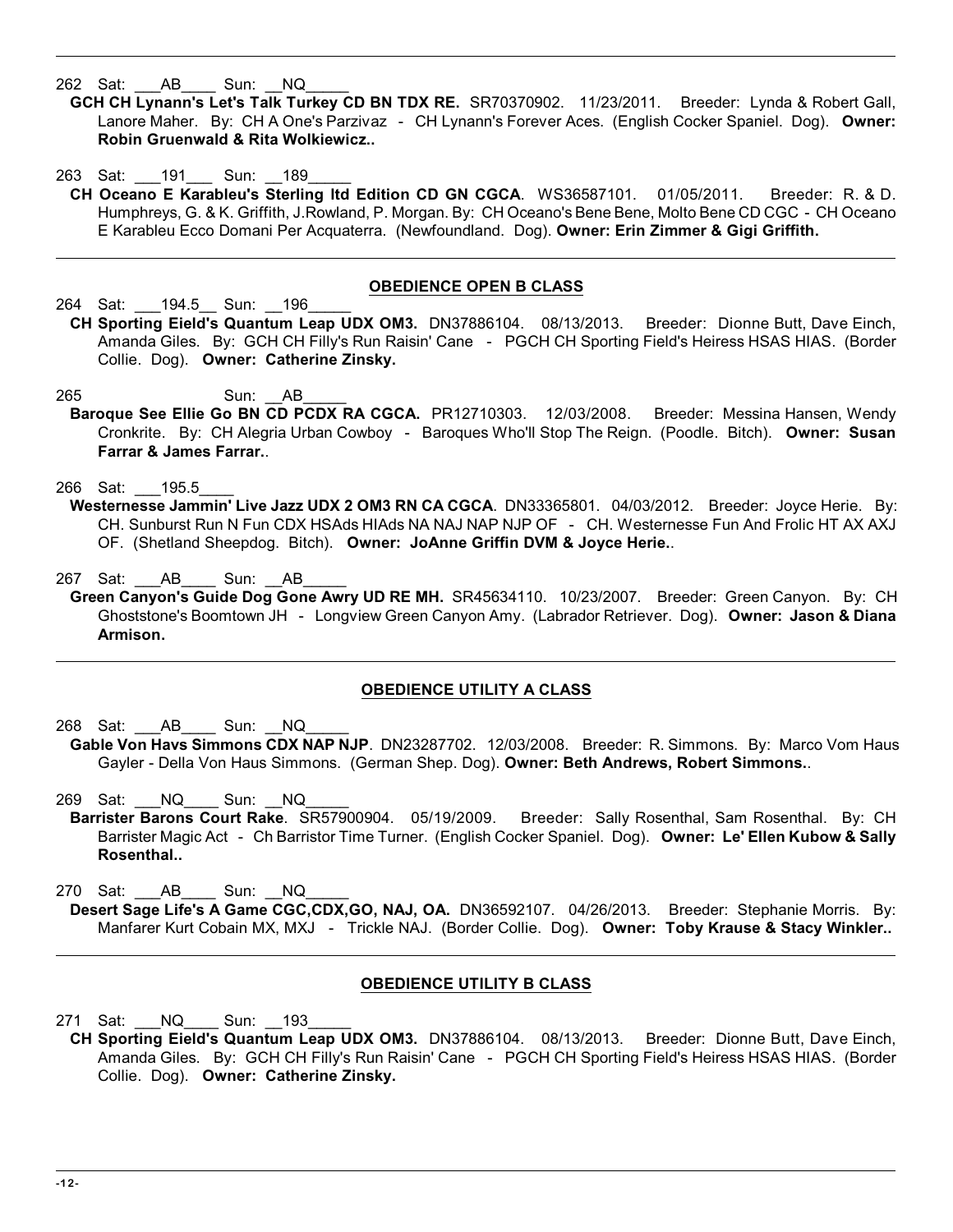272 Sat: AB Sun: AB

- **T anbark's Southern Wind UDX2, OM3.** SR60691209. 01/11/2010. Breeder: Yvonne M. Piefer. By: OTCH High Times Wild Turkey UDX9, OGM - Tanbark's Back To The Furure NA, NAJ. (Golden Retriever. Dog). **Owner: Robert & Linda Trujillo.**
- 273 Sat: 196
	- Westernesse Jammin' Live Jazz UDX 2 OM3 RN CA CGCA. DN33365801. 04/03/2012. Breeder: Joyce Herie. By: CH. Sunburst Run N Fun CDX HSAds HIAds NA NAJ NAP NJP OF - CH. Westernesse Fun And Frolic HT AX AXJ OF. (Shetland Sheepdog. Bitch). **Owner: JoAnne Griffin DVM & Joyce Herie..**
- 274 Sat: AB Sun: AB
- **G reen Canyon's Guide Dog Gone Awry UD RE MH.** SR45634110. 10/23/2007. Breeder: Green Canyon. By: CH Ghoststone's Boomtown JH - Longview Green Canyon Amy. (Labrador Retriever. Dog). **Owner: Jason & Diana Armison.**
- 275 Sat: AB Sun: 194.5
- High Times Soup to Nuts VCD2, UDX, OM2, GO TD, AX, AXJ,MXP,M. SR26248906. 05/27/2005. Breeder: Bridget Carlsen. By: Timberee At Monument Canyon MH,CDX - OTCH High Times Belvedere's Duck Soup UDX17,OM4,MH, MX, MXJ. (Golden Retriever. Dog). **Owner: Toby Krause & Steven Krause..**

## **OBEDIENCE PREFERRED-NOVICE CLASS**

286 Sat: AB Sun: 189

- **D ark Heaven's Saphira**. WS45274107. 09/20/2013. Breeder: C.Perkins. By: GCH CH Gilham's Boogie Woogie Piano Man - Dark Heaven's It Was Written In The Stars. (Great Dane. Bitch). **Owner: Joleen Schultz.**
- 287 Sat: AB \_\_\_\_ Sun: AB
- **N avarro's Wildood Flower.** DN28484520. 08/09/2010. Breeder: Erin True, Erik Easton. By: Vagabond's Johnny B Goode - Navarro's Wildfire.(Australian Shepherd. Bitch). **Owner: Ruth Anderson & Bruce Barnett.**
- 288 Sat: \_\_\_194\_\_\_\_
- **B lackstar Axel BN RE CGCA.** DN38284701. 11/24/2013. Breeder: Sandi Dunn. By: Leiru Huni Blackstar Birta AX MXJ MJB. (Icelandic Sheepdog. Dog). **Owner: Cathleen Nielsen**.
	- **OBEDIENCE BEGINNER NOVICE A CLASS**
- 276 Sat: AB **T rinity Cove's I Love Lucy.** WS49041202. 10/30/2014. Breeder: Trinity Cove Newfoundlans, Cece Gayatt. By: GCH CH Bearin Mind's Maritime Travelers CD - CH Poseidon's Ann Phivian For Trinity Cove. (Newfoundland. Bitch). **Owner: Bonnie O'Neil & CeCe Guyatt**..
- 277 Sat: AB Sun: NQ
- **R ocky Acrez Makeena**. WS48328105. / / . Breeder: Kyle Tomkinson. By: Centurion Rocky Acrez Mtanl Em. (Boerboel. Bitch). **Owner: Kyle Tomkinson.**
- 278 Sat: 194.5 Sun: 198.5 **G reat Gracie.** MA27815901. 12/17/2010. Breeder/By: Unknown. (All American. Bitch). **Owner: Cyndi England.**

281 Sat: 185 Sun: NQ

**C harisma's Lil' Lolo.** PAL264916. 08/14/2013. Breeder: Unknown. By: Unknown - Unknoqn. (American Staffordshire Terrier. Bitch). **Owner: Marlys Williamson.**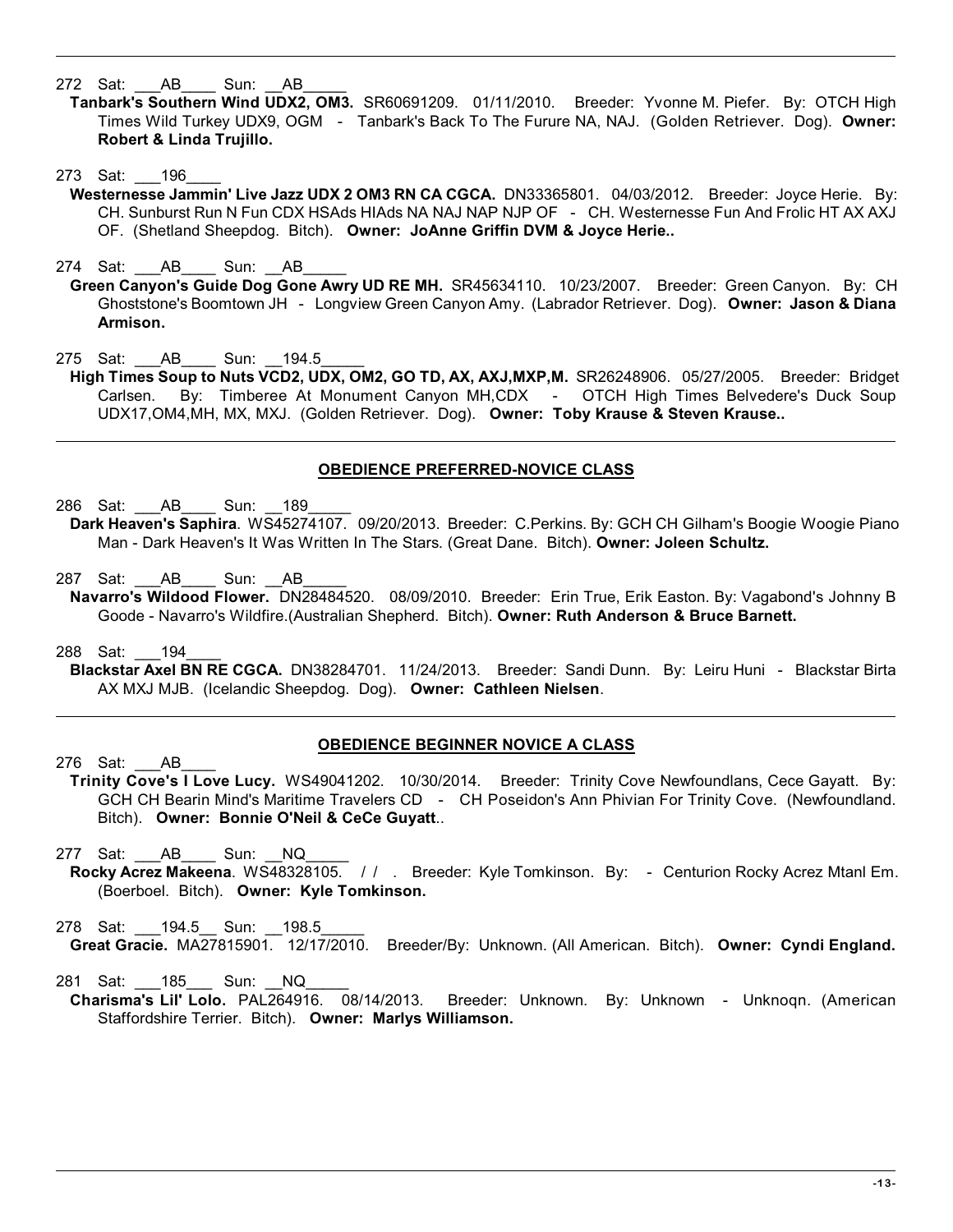## **OBEDIENCE BEGINNER NOVICE B CLASS**

279 Sat: \_\_\_NQ\_\_ \_ Sun: \_\_NQ\_\_\_\_\_

- **F inisterra Jack Be Nimble Jack Runquick.** SR91984702. 03/09/2016. Breeder: Leslie Arner, Jacki Barbieri. By: Larcan Reggio A Finisterra TDX - Bella Dei Terra Incognita TD. (Poodle. Dog). **Owner: Lisa Runquist & Michael Savage, Leslie Arner..**
- 280 Sat: \_\_\_NQ\_\_\_\_ Sun: \_\_190\_\_\_\_\_
- **B ellwether Sebastian.** SR85554903. 11/02/2014. Breeder: Tina Barks. By: GCH Paradocs Bellwether Heath Bellwether Thimble Strong & Steady. (Labrador Retriever. Dog). **Owner: Terry Purkable.**

282 Sat: 182 Sun: 182

**B yoyhill Midnight Confession.** SR89177801. 07/31/2015. Breeder: Barbara Nowak, Kimberly Nowak, Kim Jacobson. By: GCH CH Mtn Meadow Buckeye Brutus - GCH CH Broyhill Naughty Nickers. (Labrador Retriever. Bitch). **Owner: Jill & Greg Coler.**

283 Sat: 195.5 Sun: AB

Delmira By Any Other Name - A Rose. WS41798505. 06/26/2012. Breeder: Donn Fuentes. By: Gem' Givveeon Usa Star CGC BH SchH-1 - Briarwood Fly Away BH SchH-1. (Doberman Pinscher. Bitch). **Owner: Keven A Bowers.**

284 Sat: \_\_\_NQ\_\_\_\_ Sun: \_\_194\_\_\_\_\_

- **B reezeway's Braveheart RA CGCA**. DN39338801. 02/14/2014. Breeder: Lauren Gremascoli, Rita Hoffman. By: GCH CH Rosmoor Providence - Breezeway's Vista Of Joy. (Shetland Sheepdog. Dog). **Owner: Lauren Cremascoli.**
- 285 Sat: 191.5 Sun: 195.5
- **D reamweavers Fifty Shades of Gold**. SR864541601. 02/07/2015. Breeder: Ellen Massie. By: Quailchase Sirocco CGC - Dreamweavers Moon Shadow Dancer JH. (Labrador Retriever. Bitch). **Owner: Ellen Massie.**

## **RALLY COMPETITION**

## **RALLY NOVICE A CLASS**

300 Sat: 86 Sun: 91

- Zigby. PAL 267776. 03/29/2013. Breeder: Sue Runyan. By: Digs Guardian's Chloe Lady Of The Lake. (Doberman Pinscher. Dog). **Owner: Mayr Frances Vigil.**
- 301 Sat: 91 Sun: 83 **F ull Moons Remington Steal My Heart.** PR18023012. 10/06/2014. Breeder: Kristy Hinds. By: Full Moons Phantom Dalton - Full Moons Talulah. (Poodle. Dog). **Owner: Lindley Mason.**

302 Sat: \_\_\_91+\_\_\_

**M iss Scarlett O'Hara of Sunset.** SR79678208. 09/11/2013. Breeder: Jim D Troge. By: - . (Golden Retriever. Bitch). **Owner: Bobbi Prilaman.**

## 303 Sat: \_\_\_99\_\_\_\_

**H .E.L.P.ER.**. MA37695401. 12/01/2009. Breeder/By: Unknown. (All American. Bitch). **Owner: Alyson Deines**.

305 Sat: 81 Sun: 83

- **C H Stone's Absolut Toast to Rumor and Innuendo CA.** WS48415704. 07/31/2014. Breeder: Steve and Suzi Stone. By: CH Hallmark's Rumor Has It - GCH Stone's Absolut La Grande Dame Veuve Clicquot' CGC CA HT. (Boxer. Bitch). **Owner: Steve & Suzi Stone.**
- 306 Sat: 86 Sun: NQ  **Panzer**. MA49812301. 07/11/2014. Breeder/By: Unknown. (All American. Dog). **Owner: Genevieve Mason**.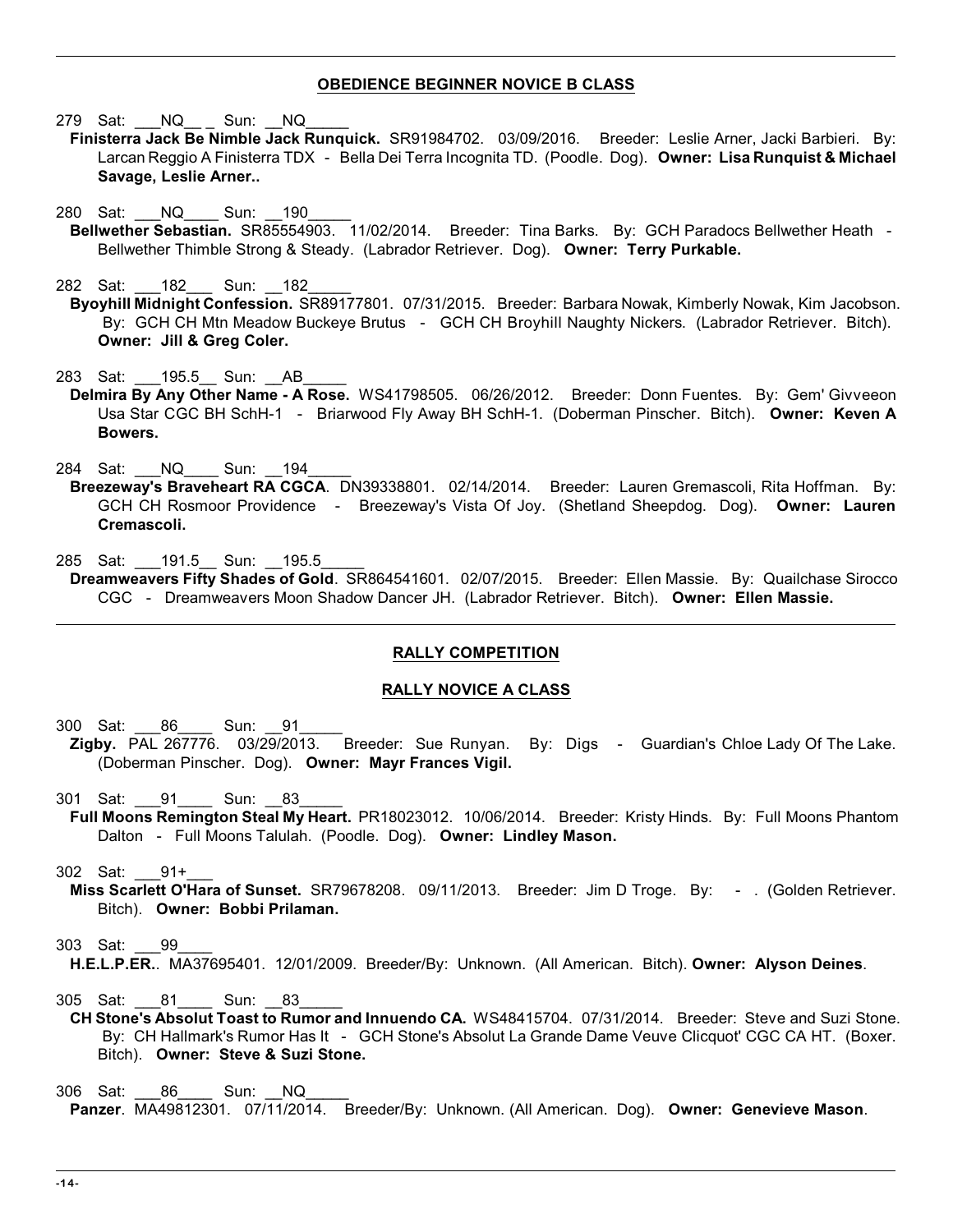307 Sun: NQ

**D ragontails Black Irish Moon.** DN45346103. 03/19/2016. Breeder: Arlene Irby. By: CH Tailbrite Over The Moon - McCombs Waltz Across Texas With Me. (Cardigan Welsh Corgi. Dog). **Owner: Kayelene Hawthorne & Arlene Irby..**

315 Sun: 94

**F ull Moon's Double Delight.** PR17643404. 04/10/2014. Breeder: Kristy Hinds. By: Full Moons Phantom Dalton - Full Moons Talulah. (Poodle. Dog). **Owner: Catherine Cornell**

# **RALLY NOVICE B CLASS**

304 Sat: 95 Sun: 81

- **F inisterra Jack Be Nimble Jack Runquick**. SR91984702. 03/09/2016. Breeder: Leslie Arner, Jacki Barbieri. By: Larcan Reggio A Finisterra TDX - Bella Dei Terra Incognita TD. (Lagota. Dog). **Owner: Lisa Runquist & Michael Savage, Leslie Arner..**
- 308 Sat: 99 Sun: 100 **E xebrit's Hot Shot**. SR82453601. 04/16/2014. Breeder: Susan Kerns. By: CH Exebrit's Beather River Fred - CH Sunquest Little Colorada. (Brittany. Dog). **Owner: Cynthia M Wilson.**
- 309 Sat: 92 Sun: NQ
- **F ull Moons Phantom Dalton**. PR15787601. 06/22/2012. Breeder: Linda Zimmerman. By: Happy Tails Atticus Happy Tails Red Phantom. (Poodle. Dog). Owner: Debbie Vachal.

## 310 Sat: 94

**Z odiac;s Aries Rising**. WS52367001. 12/04/2015. Breeder: Ray Shoemaker. By: Barbablu Del Rosso Malpelo - Fiorella Sangue Magnifica. (Cane Corso. Dog). **Owner: Ray Shoemaker.**

311 Sat: \_\_\_ AB \_\_\_\_ Sun: AB

- HPK-Tropaco Dlivery Par Avion O'CJS Ranch SC CGC. HP40447703. 04/03/2011. Breeder: Cory Bowers, Jane Bowers, Helen Hayek, David Hayek. By: CH HPK Tropqco Formula One - DC Pupukea Ridge Makamae O Spring Valley MC LCX. (Rhodesian Ridgeback. Bitch). **Owner: Lydia Tucker-Clark & Boaz Clark..**
- 312 Sat: 83 Sun: 92
- **N ichols Dija's Light.** SR91207703. 11/27/2015. Breeder: Doug Randazzo. By: FC Sweeties Easy Rider Utah's Elite Mission For Ducks MH. (Labrador Retriever. Bitch). **Owner: Nancy Nichols.**

313 Sat: AB Sun: AB

**N avarro's Wildood Flower.** DN28484520. 08/09/2010. Breeder: Erin True, Erik Easton. By: Vagabond's Johnny B Goode - Navarro's Wildfire. (Australian Shepherd. Bitch). **Owner: Ruth Anderson & Bruce Barnett..**

314 Sat: AB Sun: 97

- **Q uincy Apple Washington BN.** SR88910801. 07/21/2015. Breeder: Linda Palmer Weld. By: Classic Train Wreck Blue - Classic Who Is It. (Labrador. Bitch). **Owner: Janine Allen, Phyllis & Don Lundquist..**
- 315 Sat: AB
	- **F ull Moon's Double Delight.** PR17643404. 04/10/2014. Breeder: Kristy Hinds. By: Full Moons Phantom Dalton - Full Moons Talulah. (Poodle. Dog). **Owner: Catherine Cornell.**
- 320 Sat: EX Sun: 85
- **B ellwether Sebastian**. SR85554903. 11/02/2014. Breeder: Tina Barks. By: GCH Paradocs Bellwether Heath Bellwether Thimble Strong & Steady. (Labrador Retriever. Dog). **Owner: Terry Purkable.**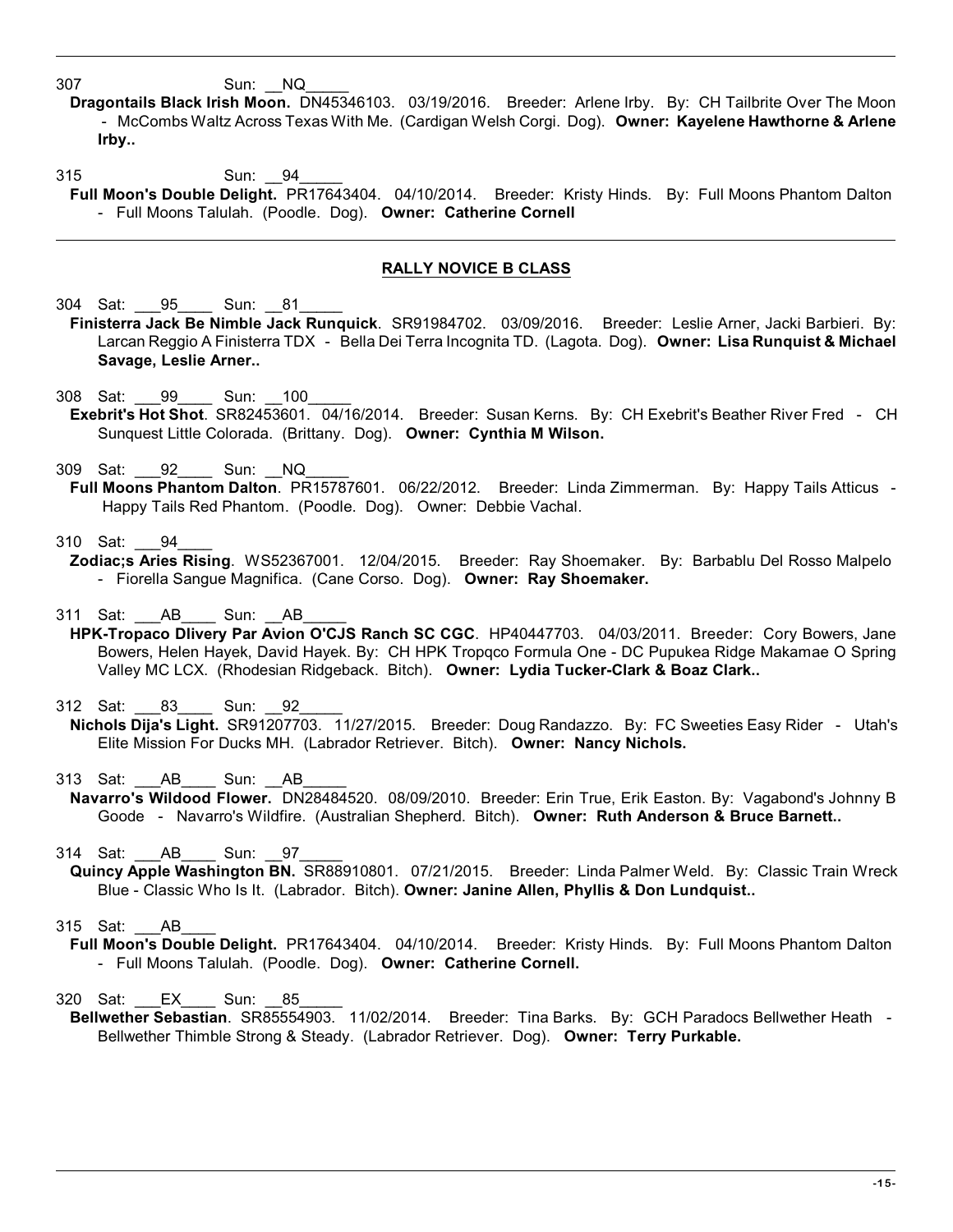## Jump Height 12" **RALLY ADVANCED A CLASS**

316 Sat: \_\_\_91\_\_\_\_

- **W oodstock's Best Day Ever RN OAP OAJP**. DN39886801. 06/14/2014. Breeder: Linda Buell. By: CH Lyric's Night And Day - CH Woodstock's Color Me Kodachrome AX AXJ NF. (Australian Shepherd. Bitch). **Owner: Lindy Patrick.**
- 317 Sat: 84 Sun: NQ
	- **C harisma's Lil' Lolo.** PAL264916. 08/14/2013. Breeder: Unknown. By: Unknown Unknoqn. (American Staffordshire Terrier. Bitch). **Owner: Marlys Williamson.**

Jump Height 16"

303 Sun: 100 **H .E.L.P.ER.**. MA37695401. 12/01/2009. Breeder/By: Unknown. (All American. Bitch). **Owner: Alyson Deines**.

318 Sat: \_\_\_76\_\_\_\_

**F ull Moons Cabo Wabo RN.** PR0794407. 04/01/2006. Breeder: Debbie Vachal. By: Baymeadow's Taylor Grand Concert - Full Moons Mojave Silver. (Poodle. Dog). **Owner: Debbie Vachal**

## Jump Height 12" **RALLY ADVANCED B CLASS**

- 319 Sat: 88 Sun: 88
- **D ancin' Eyes Angel On My Shoulder**. DN39660207. 04/22/2014. Breeder: Jasa & Jason Hatcher. By: Dancin' Eyes 737 Midnite Ride - Hearthside Prototype. (Australian Shepherd. Bitch). **Owner: Faith & Bernard McCune.**

Jump Height 16"

- 318 Sun: 79
- **F ull Moons Cabo Wabo RN.** PR0794407. 04/01/2006. Breeder: Debbie Vachal. By: Baymeadow's Taylor Grand Concert - Full Moons Mojave Silver. (Poodle. Dog). **Owner: Debbie Vachal**
- 321 Sat: AB Sun: EX Dark Heaven's Saphira. WS45274107. 09/20/2013. Breeder: Celeste A Perkins. By: GCH CH Gilham's Boogie Woogie Piano Man - Dark Heaven's It Was Written In The Stars. (Great Dane. Bitch). **Owner: Joleen Schultz.**

322 Sat: 99+ Sun: 99

**C apstone's Mark Of Excellence.** SR84533003. 09/25/2014. Breeder: H Richard Byrne. By: GCH CH Ear Mountains Outlaw Kid Curry - GCH CH Duchasseur FSD Irma Des Bature. (Wirehaired Pointing Griffon. Bitch). **Owner: Maria Murphy**.

323 Sat: \_\_\_AB\_\_\_\_ Sun: \_\_\_AB\_\_\_\_

**S erene's Spencer Livin Large BN RN.** SR71889504. 02/09/2012. Breeder: Janet Berry. By: Quail Chase Serene's EZ RN - Serene's Macy. (Labrador Retriever. Dog). **Owner: Jean Benelli.**

324 Sat: \_\_\_99\_\_\_\_

**S imply Sugar Cookie, CDX, RE.** PAL252638. 12/12/2007. Breeder/By Unknown. (Weimaraner. Bitch). **Owner: Gina Grissom.**

325 Sat: 98 Sun: 100

**G CH Bel Canto Fireworks HSAs CD RE.** DN28806401. 08/08/2010. Breeder: EveLynn McGuinness. By: GCH Sky Acres Blazin' Blue Angel UD RA HSAs - DC Bel Canto Fireworks HXAs HXC HSBs. (Belgian Tervuren. Bitch). **Owner: Frank McAninch & EveLynn McGuinness.. Agent: Jan McAninch.**

326 Sat: 89 Sun: 82

**S achas Runquick We Be Jamming**. PR15598751. 07/06/2011. Breeder: Sally Poindexter. By: Avatar Impromptu - CH Paradigm Sachas Soubrette. (Poodle. Bitch). **Owner: Lisa Runquist & Michael Savage..**